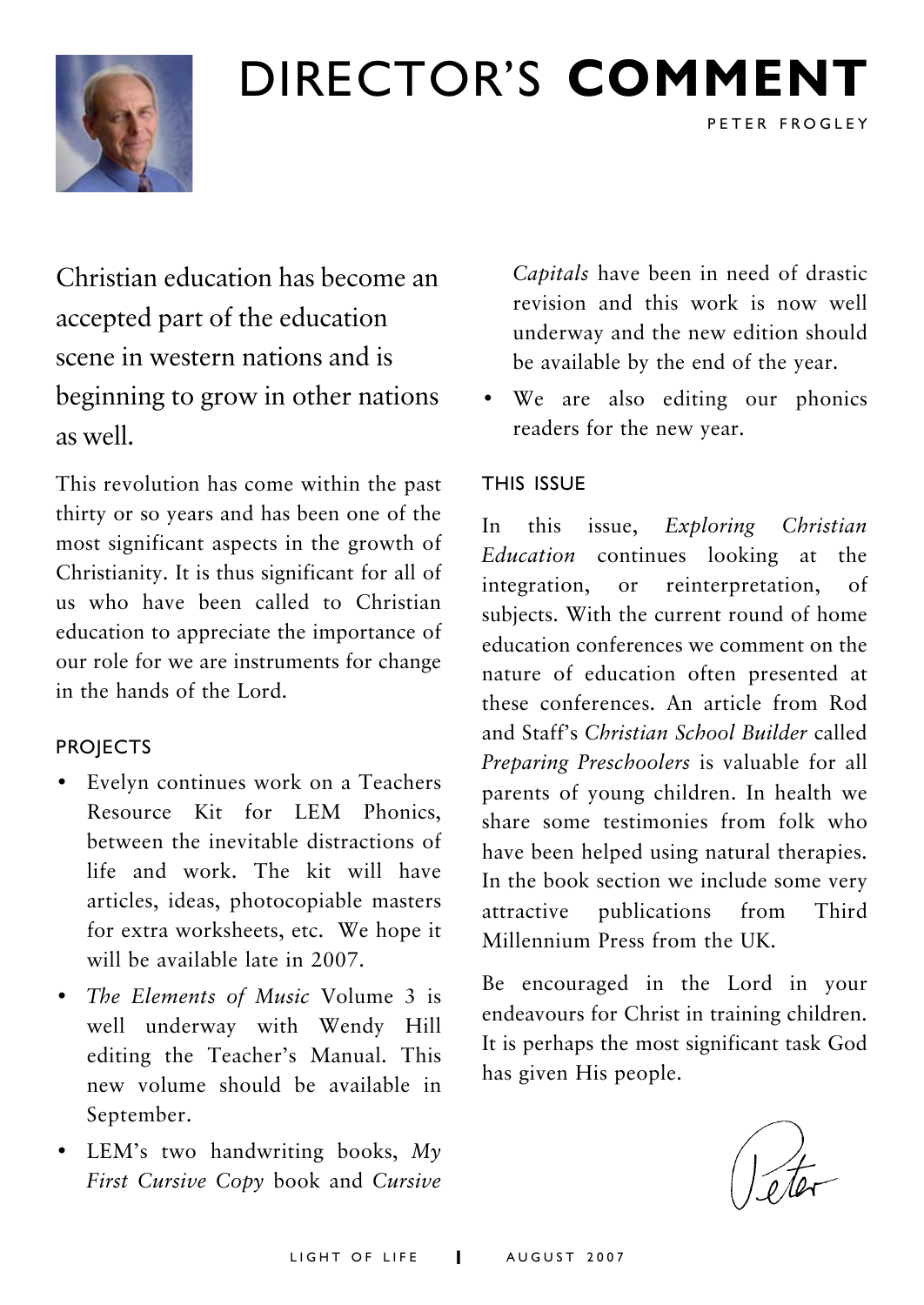

## **CHESS**

This year there is a limited programme of CHESS seminars due to the 2007 Home Education conference that has been conducted around Australia. LEM will not be participating in those seminars (see



There are three remaining CHESS seminars that we are looking forward to in 2007.

| Perth  | Saturday 15 September         |
|--------|-------------------------------|
| Sydney | Saturday 13 October           |
|        | Melbourne Saturday 27 October |

Kingsley Educational will join LEM for these three seminars.

## NEWS **UPDATE**

#### URGENT REQUEST

*If you are in Melbourne and would be willing to act as contact person organising the venue, morning teas, etc. please contact LEM on (02) 6259 3944 or Kingsley Educational on (03) 9544 8792.*

We plan to return to a full round of CHESS in 2008 and strongly invite your input on how we can best present CHESS for the greater benefit of home educators.

### **Overseas**

#### PAPUA NEW GUINEA

Mesia Novau's wife Iga has been in Australia for a couple of months now, staying with her sister in Sydney. By the time you read this she will have undergone surgery (scheduled for late June). We trust that we will have good news in the next issue and encourage you to pray with us for both Iga and Mesia.

#### ROUND THE WORLD

As I am leaving Canberra on 1 July I am writing this much earlier than would usually be the case. As many would be aware the most economical way to travel extensively overseas is on a 'round the world' ticket, so I am making use of that option again.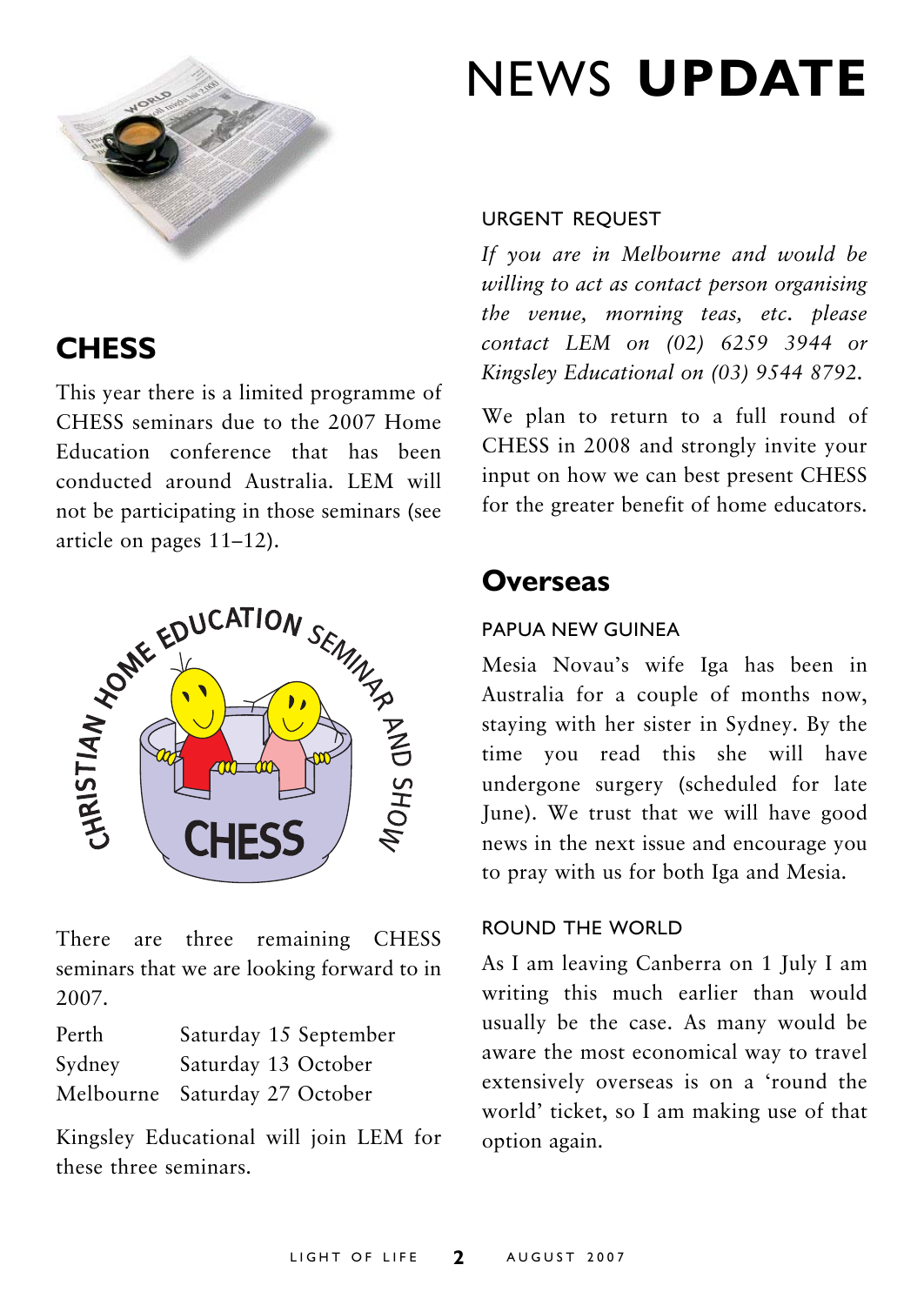#### INDIA

The first stop will be India where I will be participating in some church conferences as well as working toward the launch of LEM Phonics in India, which has been slower than we would have hoped.

#### UK/USA

Next I spend a weekend in London with church contacts and then to USA where I will visit with Mike McHugh of Chris-

tian Liberty Press before travelling to Charlotte, North Carolina to visit with friends there. From there I will drive, visiting two of our most important publishers: Rod and Staff Publishers in Kentucky and Bob Jones University Press in Greenville, South Carolina.

From there I fly to Wenatchee, Washington state, to visit with James Nickel and family and catch up on developments with the maths curriculum he is writing for secondary levels. This should be the superior maths curriculum which we hope to have available in the next year of two. James will be joining me in Peru as speaker at the LEM conferences.

#### PERU

Bob and Frances Relyea have now settled in their new apartment in the northern



Victor and Sandra prepare for the Peru conference

Peruvian city of Chiclayo, where we will join them for the first of the LEM Christian Education conferences.

Victor and Sandra Alvites (LEM representatives in Lima) have planned a 3 day LEM Christian Education Conference to be held at Johannes Gutenberg School. Whilst in Lima I hope to be able to do some basic LEM Phonics training as there is growing interest in the teaching of English.

A third conference is planned to be held in the Andean town of Huancayo. Following that James Nickel and I are planning a three day extravaganza to Cusco, the centre of Inca culture and Macchu Picchu. Following that fascinating interlude we return home—James to the USA and me across the Pacific to Australia.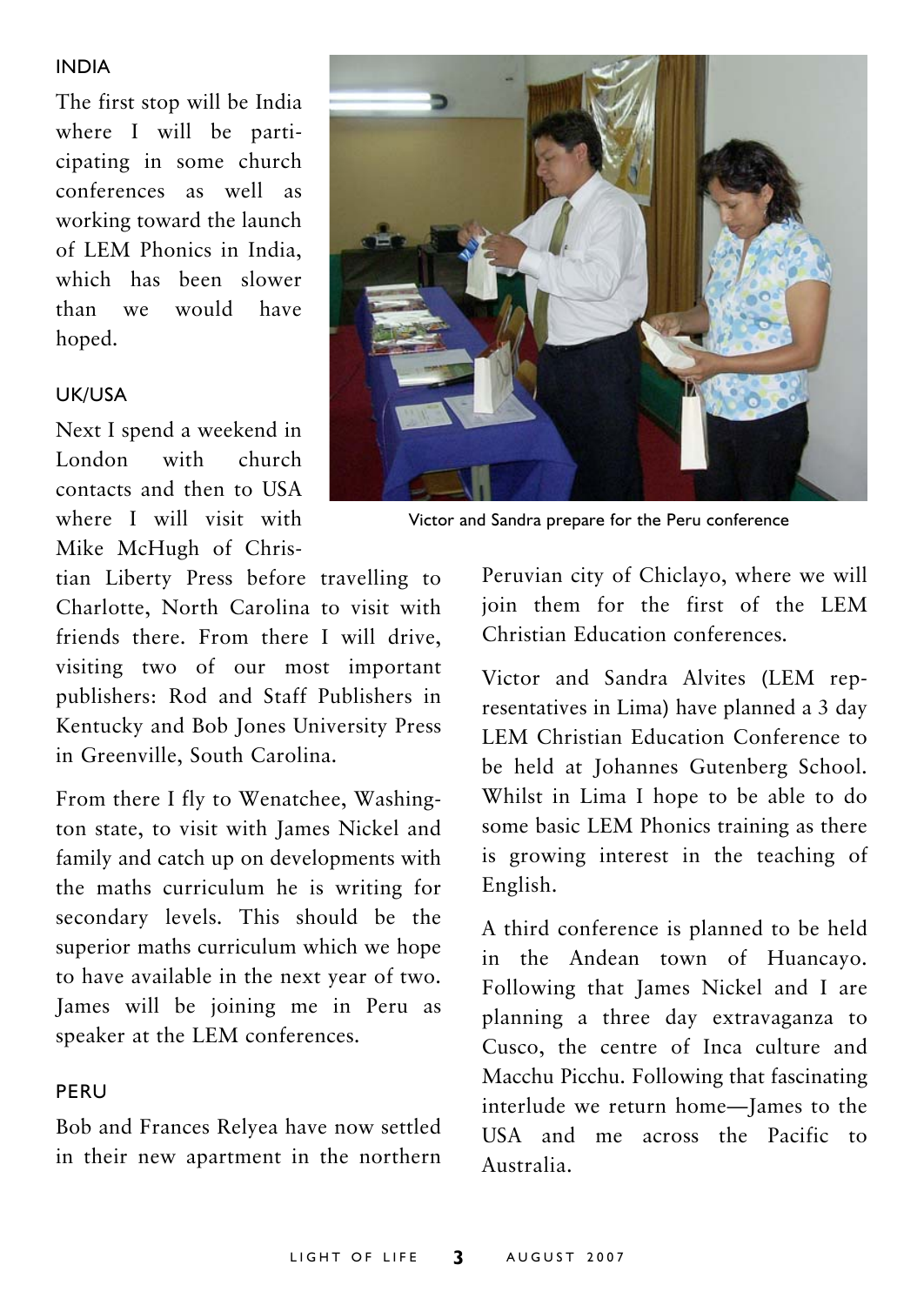### **www.lem.com.au**

The yellow 'browse/search' page on LEM's online order form is very useful—not just for ordering, but for finding information.

Pull down the first menu to select the curriculum supplier, the second menu to select the subject and the third to select the grade level. If there are more than 15 items you can scroll through the pages using the previous and next page arrows.

Roll over the blue and white 'information i' to get detailed information about individual books, and then click the orange plus sign to add to your order.

You can also search for items using the 'search' box. It's a strict search, which means it's best to type less words (*Baker)* rather than more (*Roses on Baker Street*). Simple!

*Send your website feedback to john@lem.com.au.*

## OVERSEAS ENGLISH **TFACHERS**

**One of the great needs in China, India, PNG and other non-English speaking nations is for native English speakers who can instruct in the LEM Phonics programme. We would be pleased to hear from anyone who feels a call to teach and be trained in LEM Phonics to be able to serve the Lord in one of these nations.**



## EXPLORING **CHRISTIAN EDUCATION**

PETER FROGLEY



### **65 The Integration of Biblical Faith in Education**

The concept of integration has become important for Christian educators because modern education has become the child of another faith— Humanism.

Thus we have a body of information divorced from the fundamental values of the Christian faith and thus divorced from reality. As Christian educators it falls to us to reinterpret all knowledge in the light of the revelation of God found in scripture. This process is commonly called 'integration', although I think I prefer the term 'reinterpretation'.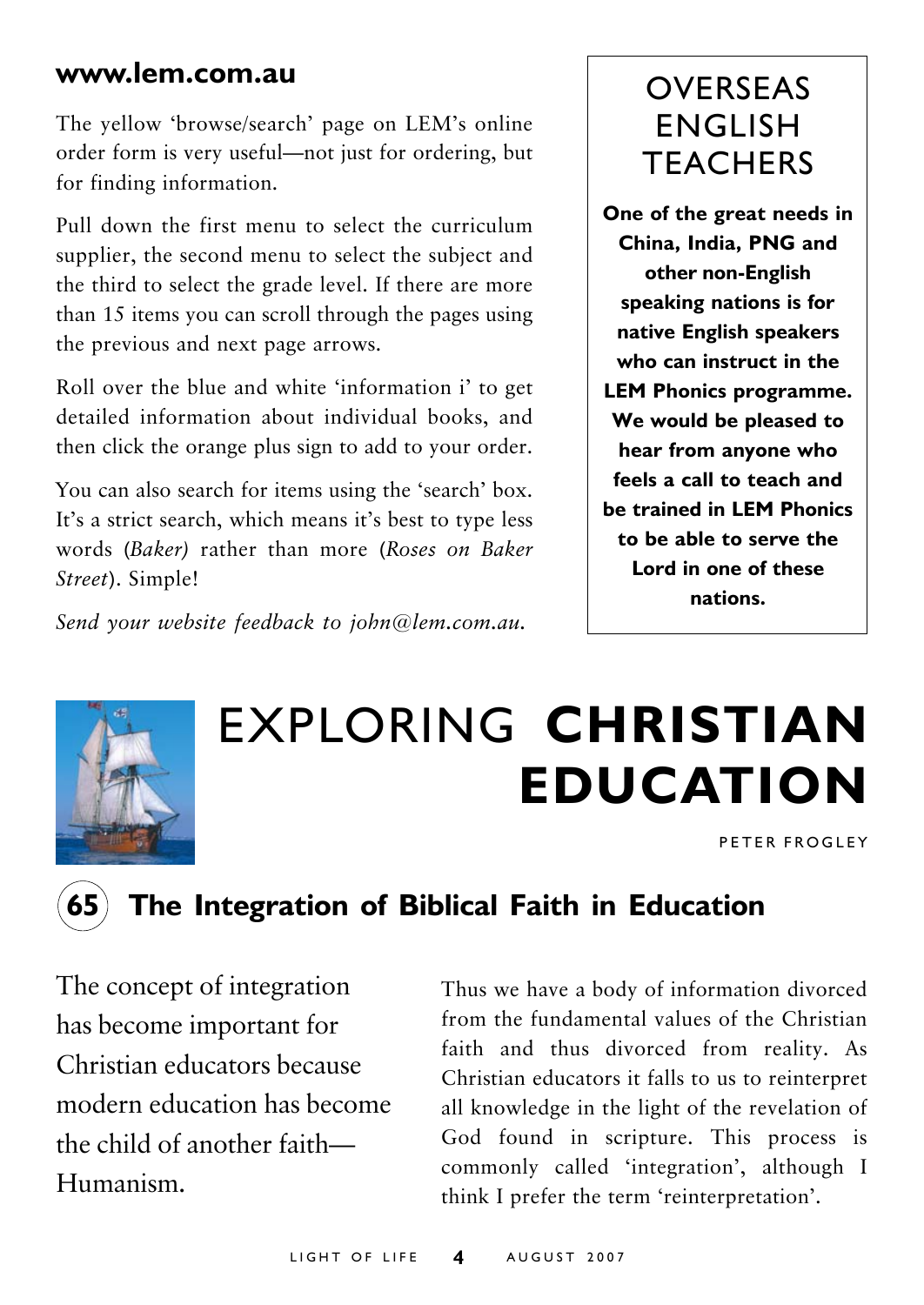## **Fragmentation**

As God is the central focus for all education, and all truth is found in Him, it is important that we do not fragment knowledge into 'biblical' and (so-called) 'secular' knowledge. Rather we need to understand knowledge as one, a unity—'integrated'. The modern world has fragmented knowledge and with it created a false dichotomy. Knowledge has always been a unity, and the very idea of fragmentation is indicative of a philosophy alien to Christianity.

So powerful is the influence of ungodly philosophies that modern educators are uncertain and confused in understanding, or even perceiving, the Christian idea of the unity of knowledge. For example, the authors of the Harvard Report on *General Education in a Free Society* declare:

The search continues and must continue for some overall logic; some strong, not easily broken claim within which both college and school may fulfil their at once diversifying and uniting task.

As most modern educators do not subscribe to the biblical idea of the unity of knowledge, they progress to uncertainty in all they do, as Professor Kandel of Columbia University says:

There is nothing that so clearly illustrates the uncertainty and instability of American education as the perennial addiction to defining its aims, objectives, and goals.

The Christian believes that all knowledge flows from the Godhead and that all the Godhead is and does is in unity.

## **Unity**

Christianity includes all of life. Every realm of knowledge, every aspect of life and every fact of the universe find their place and their answer within Christianity. It is a system of truth enveloping the entire world in its grasp ... The present tendency in education to add religion to the courses of study is comparable to attaching a garage to a home. What the building of knowledge needs is not a new garage, but a new foundation.

*Dr Edwin H Rian*

Christian education is built upon the premise that all truth is God's truth. Justin Martyr, the great Christian scholar wrote:

All that has been well said belongs to us Christians.

The concept of integration is simple, but the implementation is exceedingly difficult because the philosophy of the world has had such a pervasive influence on Christians, imbibed through many years of fragmented training. The phrase 'integration of truth' refers to the structuring of all subjects as a part of the total truth of God, thereby enabling the student to see the unity of knowledge through the revelation of God.

For the Christian, knowledge (and thus education) manifests a unity. There is no division between the sacred and that which the world considers secular. As David the Psalmist said:

The earth is the Lord's and the fullness thereof; the world and they that dwell therein.

*Psalm 24:1*

Everything in creation is of necessity related to God. For the biblical Christian there is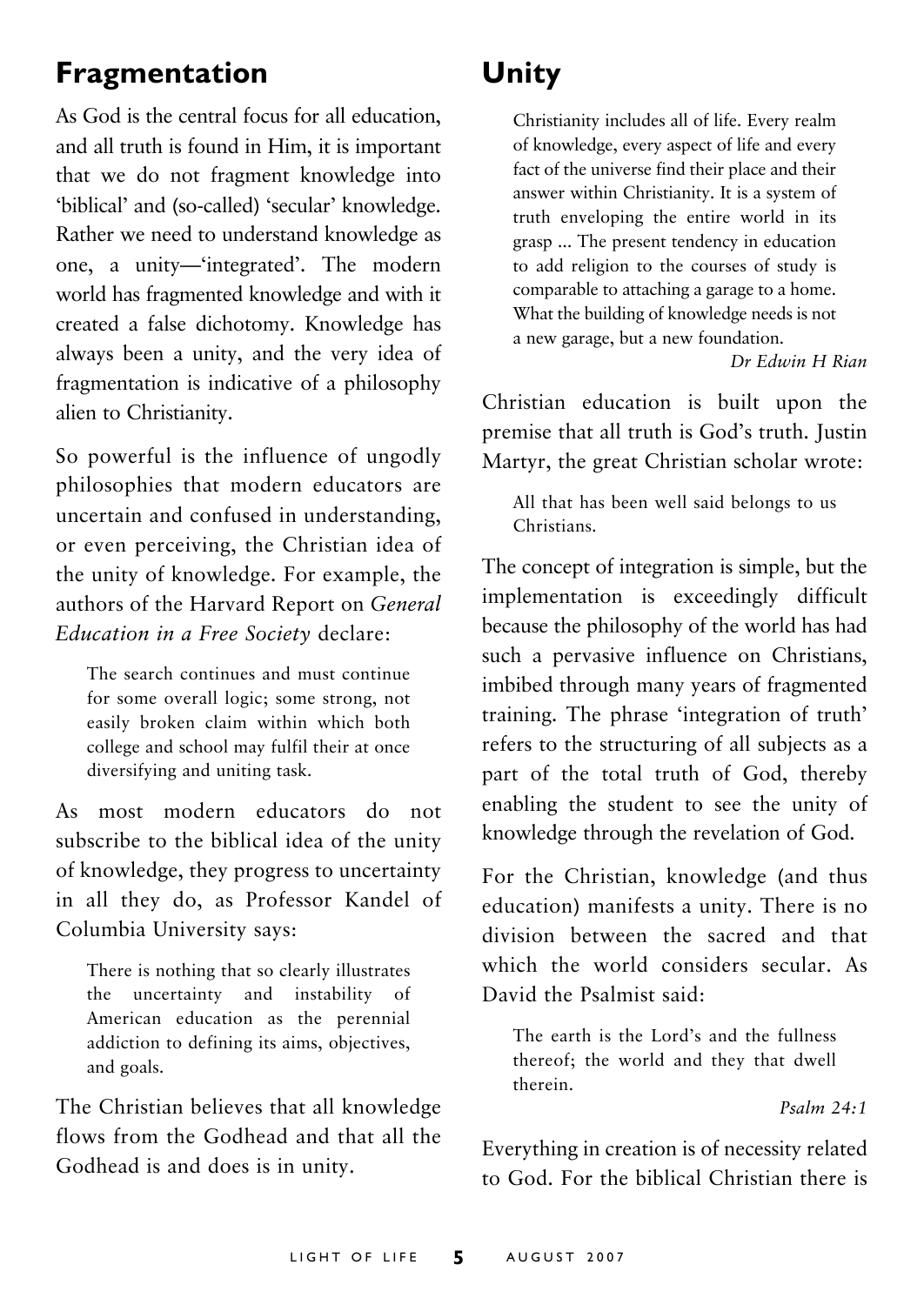no such thing as 'secular'. Dr Bob Jones Snr, founder of Bob Jones University, often expressed it thus:

For the Christian, all ground is holy ground, every bush the burning bush.

There are several points that are important in developing an understanding of the process of integration of all knowledge in Christ.

- **1. God is truth.** Since truth cannot be divided, there can be no true Christian education apart from that which flows from God's written revelation to man, the Bible.
- **2. Christian education is the process whereby we learn to see all things as a unity, as God sees them.** We gain an understanding of God's perspective through the Word of God. Cornelius Van Til expressed the idea well when he wrote:

Real education... is the process of making known and learning what God's truth is.

**3. In learning to see through God's eyes we see all that He created as a unity.** This understanding of unity provides us with the foundation from which we can develop a curriculum that reflects God's true purpose in education.

## **Principles for integrating faith and learning**

The sheer, unapproachable greatness of the written Word of God... to take as a centre of the curriculum the one book among all the other great books to which alone the superlative greatest can without challenge be uniquely applied—this is neither narrow or naive. Rather it is simply good judgement to centre on the best, rather than the second best.

Unlike the unbeliever, Christians have an authority for integration or reinterpretation—the inspired Word of God. It is an indispensable treasure in a world of debased values and a satisfaction with the second and even third rate. Christians can and should stand unashamed of the standard of the Bible which they hold steadfast considering the ungodly have no objective standard at all! If education is to make any sense to anyone it must have a standard and point of reference by which the cheapened (or indeed non-existent) standards of our day may be exposed and judged.

The Bible provides the only connection to the all-important matter of knowing and finding the truth. The world does not believe in truth, it doesn't know how it knows, or even if there is anything to know!

The integration of faith and learning (i.e. Christian education) demands a recognition of the contemporaneity of the Bible and the Holy Spirit. The Integrator is with us today! In special revelation we have an impartation of the Holy Spirit in the present tense. Jesus said:

When he, the spirit of truth, comes, he will guide you into all truth. He will not speak on his own; he will speak only what he hears, and he will tell you what is yet to come. He will bring glory to me by taking from what is mine and making it known to you. All that belongs to the Father is mine. That is why I said the spirit will take from what is mine and make it known to you.

*John 16:13–15*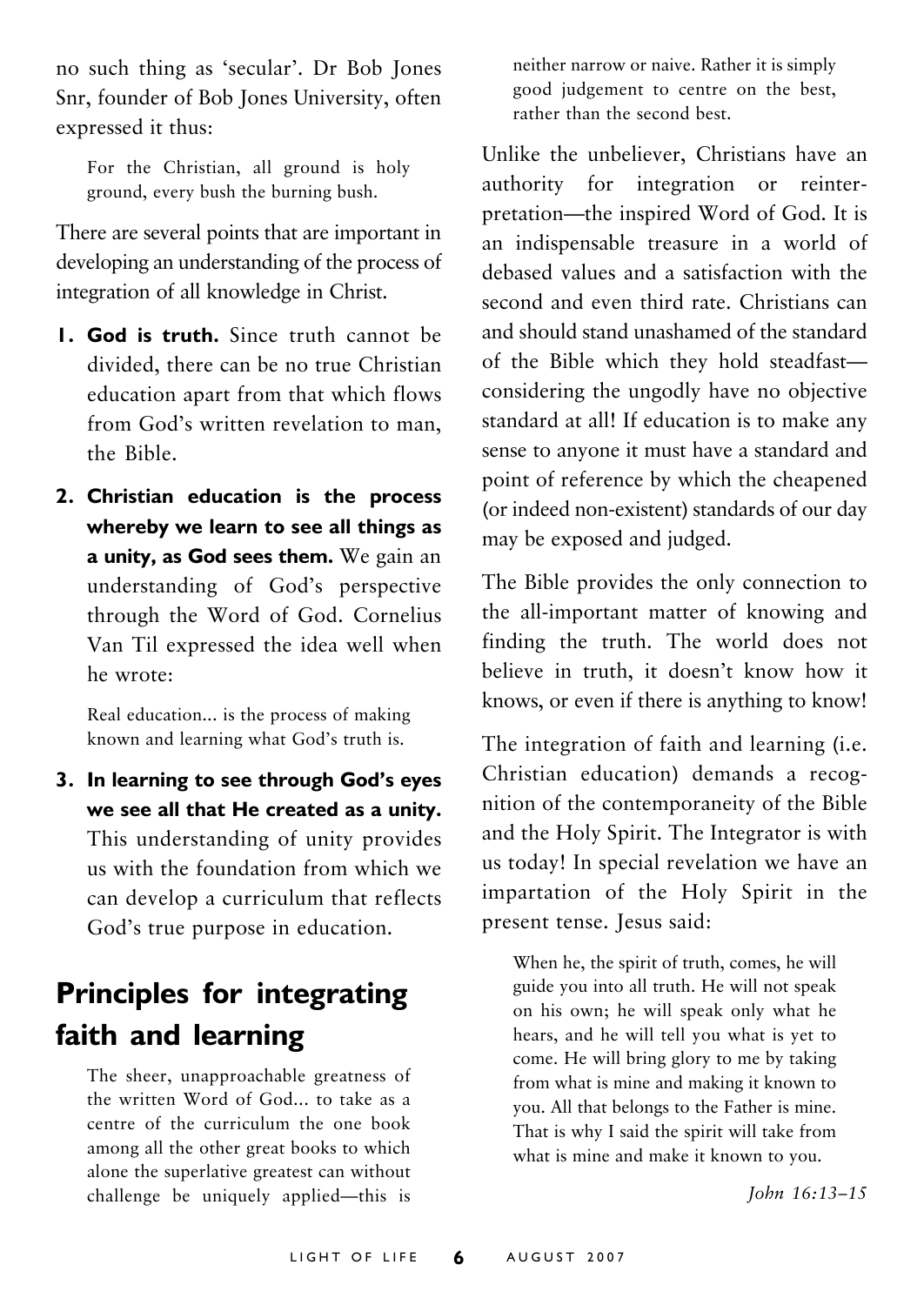Wherever truth is found, if it is genuine truth, it is clearly and evidently traceable to the God of the Bible.

## all learning is by revelation

### **Building curriculum**

Special revelation on the scriptures comes through the illumination of the Holy Spirit. Revelation flows from God's Word and Creation providing the framework for every discipline in the curriculum. It was Augustine who said that all learning was by revelation. All that we know comes to us from God, through His grace to His people.

It is clear to even the casual observer in our day that every area of learning has suffered distortion as a result of men turning away from God and His special revelation through the Bible. It is the challenge of Christian educators to restore God-centredness to Christian education.

Disciplines of study can be arranged in an order of distortability. Those disciplines based on empirical (measurable) evidence, such as mathematics and science are not easily distorted as their functionalities are dependent upon concrete creation principles. Mathematics describes the function of the creation and it does not work if we deviate from those concrete, absolute principles of God. It is obvious that arithmetical problems can only be solved by adhering to biblical principle put simply, one plus one always equals two.

'Softer' disciplines such as the humanities and theology can be more easily distorted by the reasonings of men as they are essentially the product of man's thinking. In studying these disciplines we will need to take particular care to be faithful to the biblical revelation. Superficially, these subjects can be integrated more easily, but the danger is in their distortability.

The development of a Christian world and life view is of utmost importance for all involved in education. A Christian world and life view is built upon the foundation of the sovereignty of God and the infallibility of the Bible, which assumes that there is no sacred and secular—all creation is sacred in that it was created by the one true God and is sustained by Him.

### **Practising integration**

To understand the desirability of integration is not difficult, but the practice of integrating faith and learning requires great diligence. This is because the vast majority have almost certainly been immersed in the sacred-secular dichotomy. Once we have embraced this dichotomy it is very difficult to change and this becomes our world view. Changing our world view, or presuppositions, is one of the greatest challenges we can face in life.

#### RENEW THE MIND

Teachers who would practice integration of faith and learning must firstly renew their minds in the Word of God (Romans 12:2).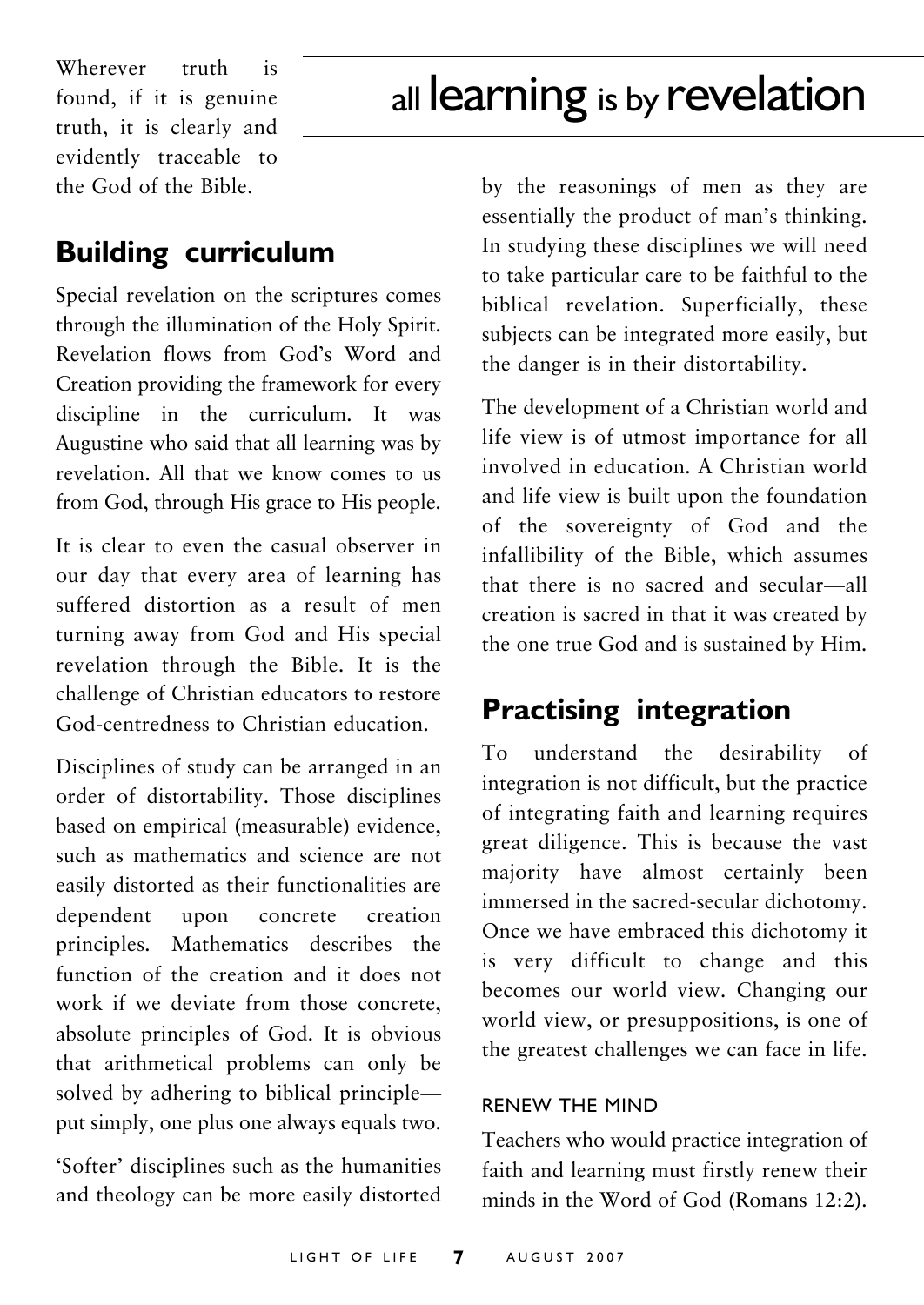They will be constantly endeavouring to process knowledge through what some have called a 'biblical sieve'. This mental sieve enables the teacher and student to sift out information or concepts which are the product of man's reason, separating them from those that are God's revelation.

#### BIBLE KNOWLEDGE

Christian teachers should know the Bible at least as well as they know their major discipline, for example, history. If they know history better than they know their Bible they will, even if only inadvertently, interpret the Bible in the light of their understanding of history. On the other hand, if they know the Bible better than they know history they will be in the enviable position of being able to interpret history in the light of the Bible.

This is the reason that theology should be the pivotal discipline in every Christian college and why every Christian school teacher should be an amateur theologian. Christian teachers need to understand the Scripture from a theological perspective and be able to interpret the disciplines they teach in the light of biblical revelation.

#### BIBLICAL WORLD VIEW

It is the teacher's task and main challenge to instruct and train his students in such a manner that they are able to embrace and understand the biblical Christian world and life view. This can be achieved by creating a discipline of that name and using some of the very good materials now available. More importantly teachers must prepare

their subject in such a way that all their teaching is from a Christian world view perspective. This means that the student will be taught to think from a biblical perspective in every subject. A Christian school relying on classroom devotion for its biblical input will be unable to present a biblical world view. Such devotions, as important as they are, are pietistic in nature and relate more to the development of Christian character rather than integrating God into every area of life.

#### CENTRALITY OF SCRIPTURE

Integration should be approached with reverence, relevance, and relaxation. We need to be submitted to the authority of God and of the scripture to ensure the quality of our integration and that it is relevant to the point at issue. Some have set themselves unattainable goals, for example, trying to incorporate a certain percentage of scripture into courses. About the only biblical principle here is to relate it to the tithe—suggesting they are 'tithing scripture'. This typically results in artificial application of scriptures. It is a real temptation to try too hard, forcing scripture into a discipline where it does not fit.

Nevertheless, it is for us to find the true relevance of scripture in our curricula. A general statement relating to the place of the Scripture in education is made by Dr James D Murch when he comments:

When we give Christ His proper authority in curriculum there will be no loss of emphasis upon the Scriptures, for He insisted that they are they that testify of me; the church will not be relegated to a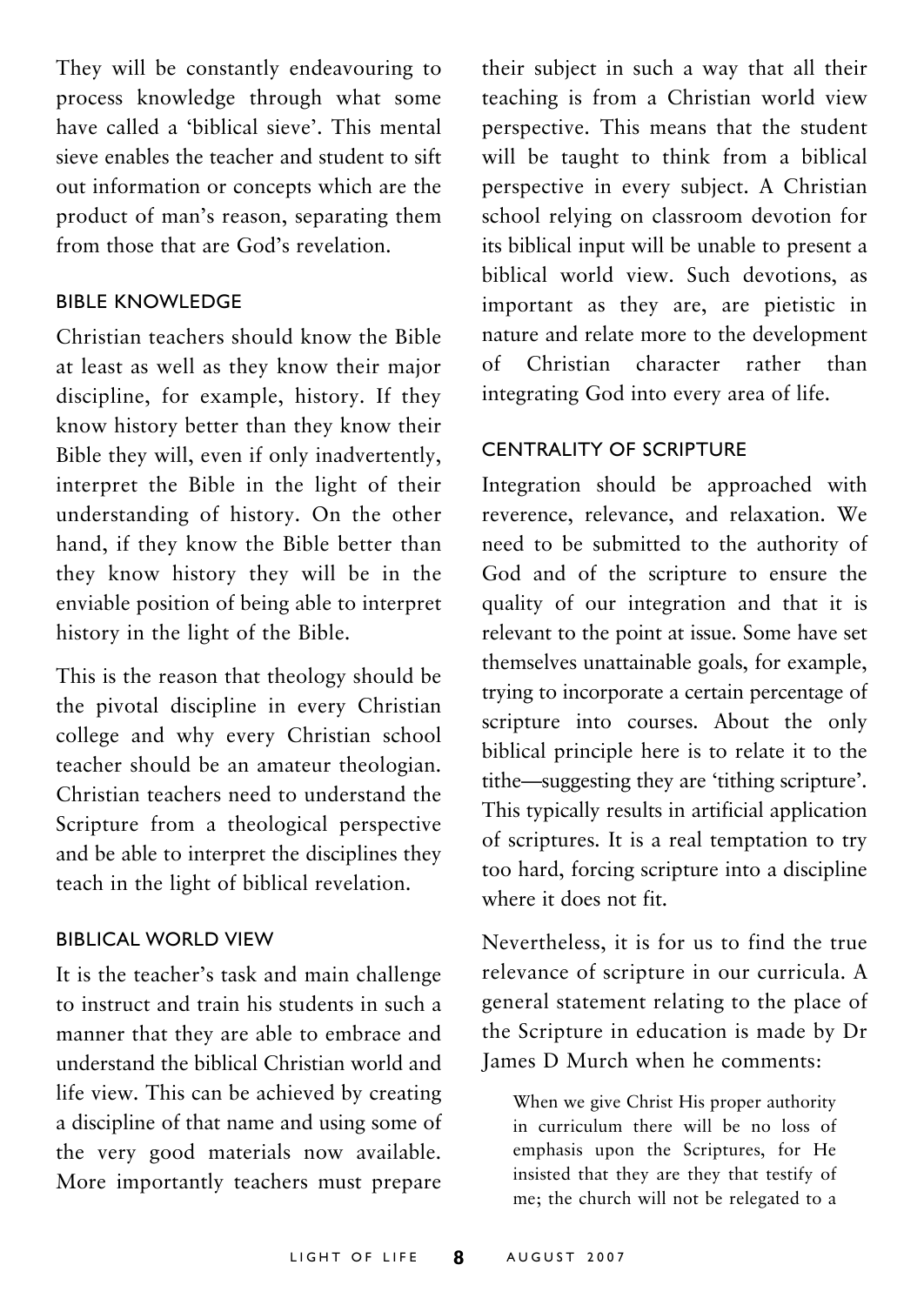place of minor importance, for it is the body of Christ purchased by His own precious blood; the pupil will not be neglected for Christ came to give men life and to give it 'more abundantly'. When the pupil accepts the control of Christ, his attitudes, habits, conduct, relationships and ideals will be immeasurably enriched.

#### GOD'S CHARACTER

Whilst God is the sum of all things, He is also the foundation. There are three aspects of the character and nature of God that are basic to the overall structure and function of curricula.

**1. Creator** All that exists has come into being through God who created all:

For by Him all things were created: things in heaven and on earth, visible and invisible, whether thrones or powers or rulers or authorities; all things were created by him and for him.

*Colossians 1:16*

- **2. Rational** All that God has created reveals him to be thoroughly rational and logical.
- **3. Orderly** All that God does is orderly.

For God is not the author of confusion (disorder), but of peace (order). *1 Corinthians 14:33 (Amplified)*

God knows what He is doing, why He is doing it and how He is doing it.

#### GOD'S PLAN

A rational God who functions in an orderly manner is basic to our understanding of His purposes in education.

The Creator brought all things into existence, from outside time and space,

according to a complete and detailed plan. It is impossible to create anything without a plan!

There is a structure and orderliness in all God's creation which reveals logic and sequence. As God in creation expressed Himself fully (but not exhaustively) His characteristics will be expressed throughout His creation (Psalm 19:1–4, Romans 1:20).

The universe (God's creation) is like a framework or a manifestation, within which God has chosen to operate. That framework includes the set of principles or laws established by God and delivered to man through the Word of God. It is through this that He has chosen to express Himself. Through these principles the whole was created—the incredible plan to create the universe with its interlocking systems.

### **Summary**

I have endeavoured to present some of the principles involved in making our education Christian. The program and the fruit of Christian education should be measurably different from that offered by the world. If it is not, we need to go 'back to the drawing board' and start again.

Unfortunately, Christian educators both at school and at home are so busy 'just doing the job' that they seldom have time to stop and consider what 'the job' really is. So for the sake of our children and the following generations we somehow need to find that time with the Lord to discover His intentions for education.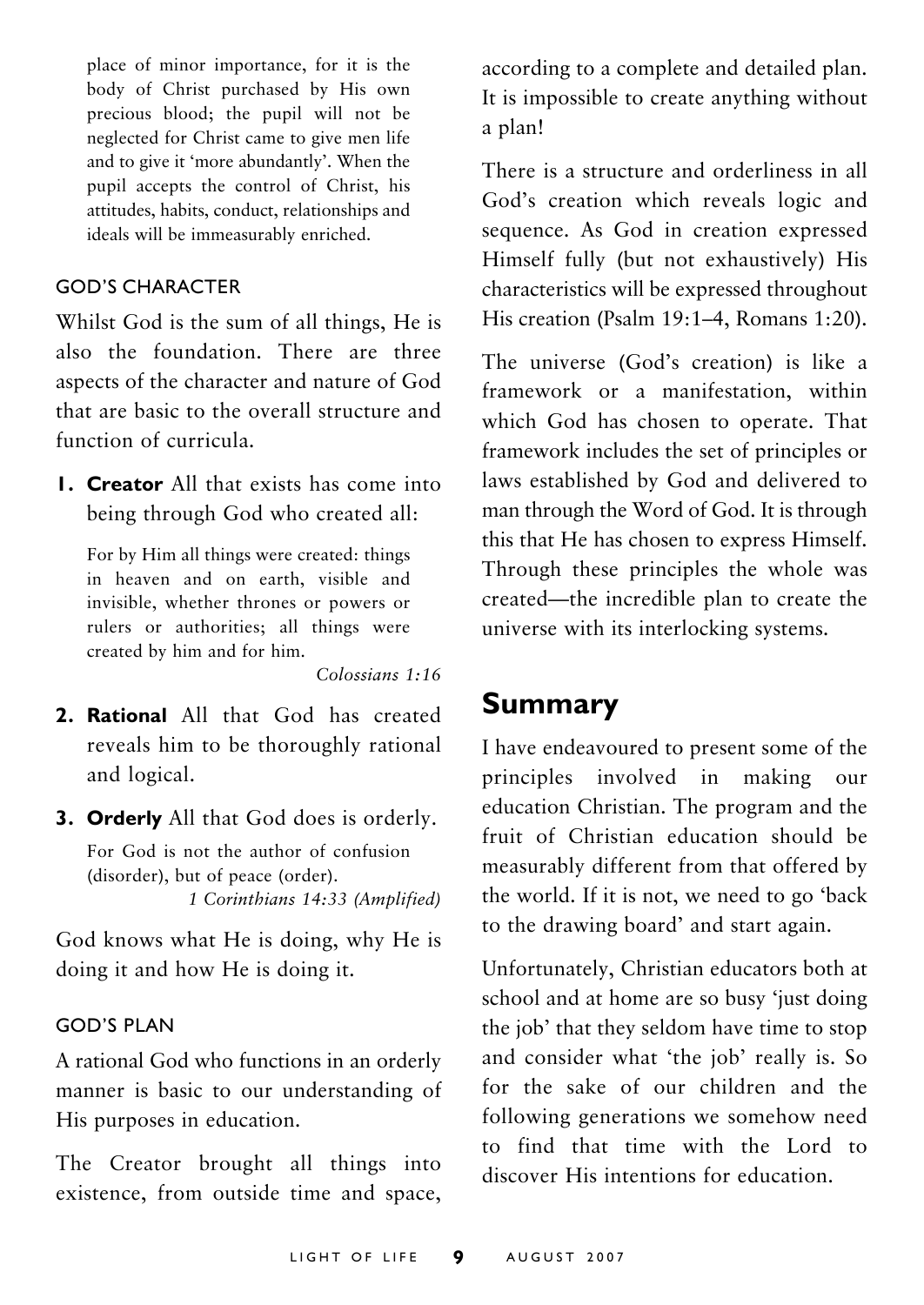## **WHERE ARE WE GOING** WITH HOME EDUCATION?

#### PETER FROGLEY

I have written regularly about the importance and significance of Christian education for our nation and future generations of our children.

In that I have emphasised the need to be faithful to the scriptures, modelling our educational practices on the teaching of the Bible.

Many involved in Christian schools have been compromised by the influence of government. In particular, the funding which is readily available brings pressures that hinder biblical Christian education. This coupled with the pervasive influence of godless humanistic thinking has stunted dynamic biblical Christian education.

Home education offered a new opportunity for God to bring change to our nation with a generation of young people discipled to the faith. Over the last decade, however, we have observed a trend amongst Christian home educators away from the biblical model to a humanistic, child-centred model of education. Of necessity such a model will produce fruit that reflects its underlying philosophy. That fruit is hardly distinguishable from the fruit of the world.

Many of the practitioners of this educational thrust make no pretension to be Christian and it would be inappropriate to expect that they would reflect biblical values in their educational philosophy. Unfortunately, some of the practitioners of this 'modern' child-centred approach are Christians. Whilst I am sure they believe they are serving the Lord and are presenting Christian education, it is my contention that they are actually derailing what God is trying to achieve. They have simply embraced the thinking of godless humanism, baptising it with some Christian words. This often leaves Christian parents confused. There is a huge gulf between the educational philosophy that LEM and other biblical Christians would present and the child-centred humanism masquerading as 'Christian'.

In the past LEM has attended conferences where this humanistic view was presented as being Christian and I have been concerned at the confusion parents felt. Not wanting to be confrontational I felt it was best to simply withdraw from such conferences and that is one reason that LEM was not represented at this year's *National Home Education Conference*, which has been held at various locations around Australia. Apart from these constrictions we have placed on ourselves, we would have loved to be a part of the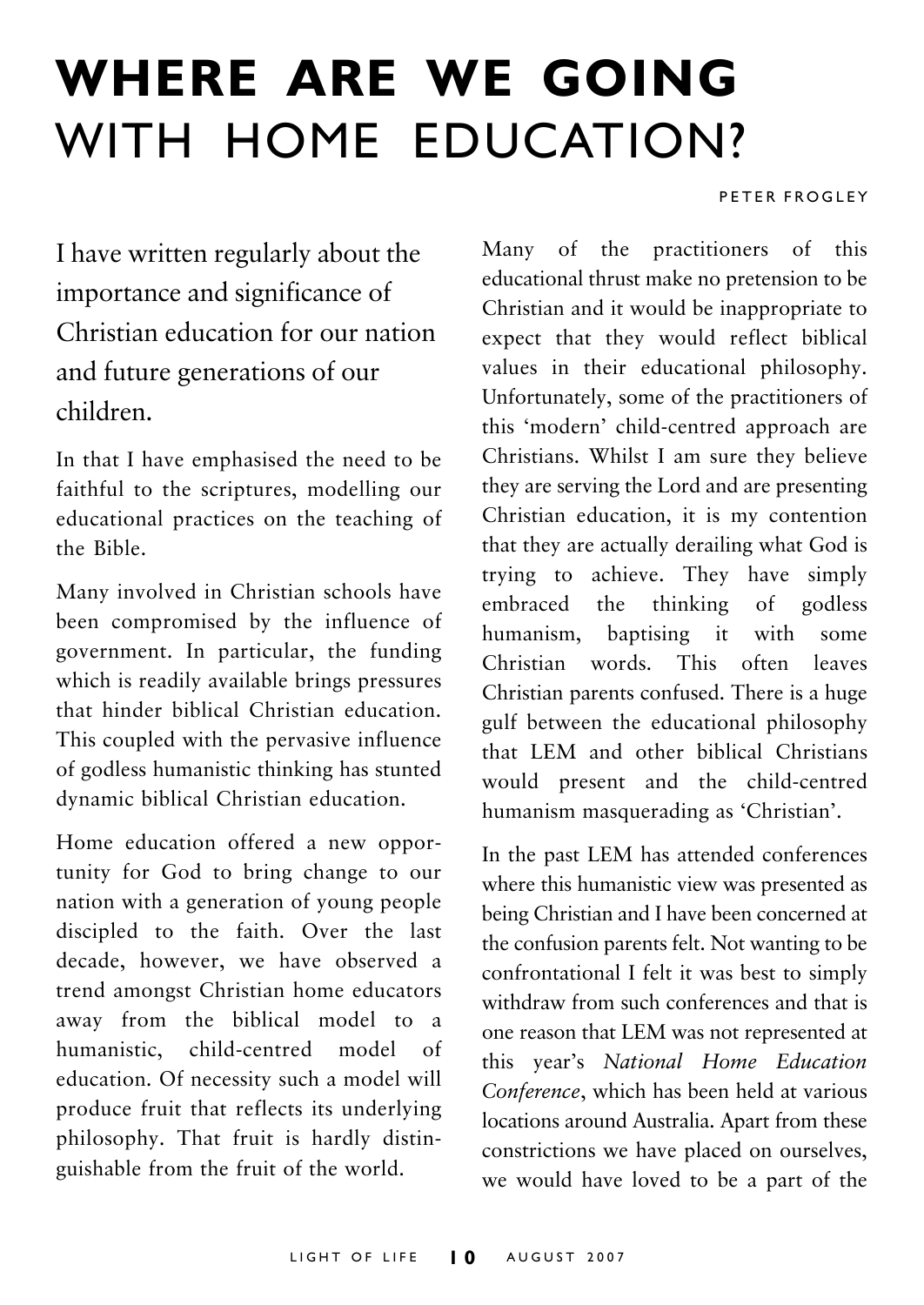conferences and meeting so many home educators.

Having taken that position it was encouraging to hear from one home educator who is committed to biblical education. Here is what she wrote in part:

Well you wisely stayed away from that conference! I learned a lot about 'natural learning'. Natural learning is unbelievable. You don't force your child to learn. You wait until he's ready—even 10, 11, 14 years!

You let them learn from computer games, reading McDonald's signs and manuals and TV guides. I won't go on as you know it already.

All I can say was that it was an experience and I won't bother repeating it. The homeschool conference was something I just have to put down to experience. So few Christians—they had more sense than to come!

A 'highlight' was when the young son (around 10 yrs?) of the organiser described at the very end of the question panel how he learned a lot from computer games despite all the killings. Everyone applauded him and clapped and clapped! Another 'highlight' was when one speaker explained how she had been so busy the last six months while her youngest child asked if he could learn to read. She kept on saying 'tomorrow'. Finally he found some phonics books somewhere (which she'd had but never used with her older children). The child sat at her feet while she was on the computer and taught himself to read in a couple of weeks asking her the odd question here and there.

The keynote speaker (John Taylor Gatto) was manipulative in using the parables and telling about Paul in his talks to try and appeal to the Christian minority there. Unfortunately one Christian lady was fooled and told me how inspiring he was. Gatto has a friend who is a bornagain Christian and has no problem blending evolution and Christianity.

Humanism was rife and tragic.

## 'I learned a lot from computer games despite all the killings

In large part I am presenting this note to explain why we did not participate in this round of conferences. There is no intention to attack the conferences or the speakers, but rather to draw attention to the dangerous diversion that is becoming too commonplace amongst Christian home educators.

We often have parents contacting us expressing concern at their child's lack of progress only to discover they have been encouraged to practice natural learning. There are far too many children being home educated by this method and the results in the majority of cases are far from satisfactory.

My desire in presenting this article is to warn Christians of dangers in some educational philosophies and encourage Christian home educators to ensure they are discipling their children for the glory of God. It is our privilege as Christian home educators to raise our children as disciples of Christ in the nurture and admonition of the Lord.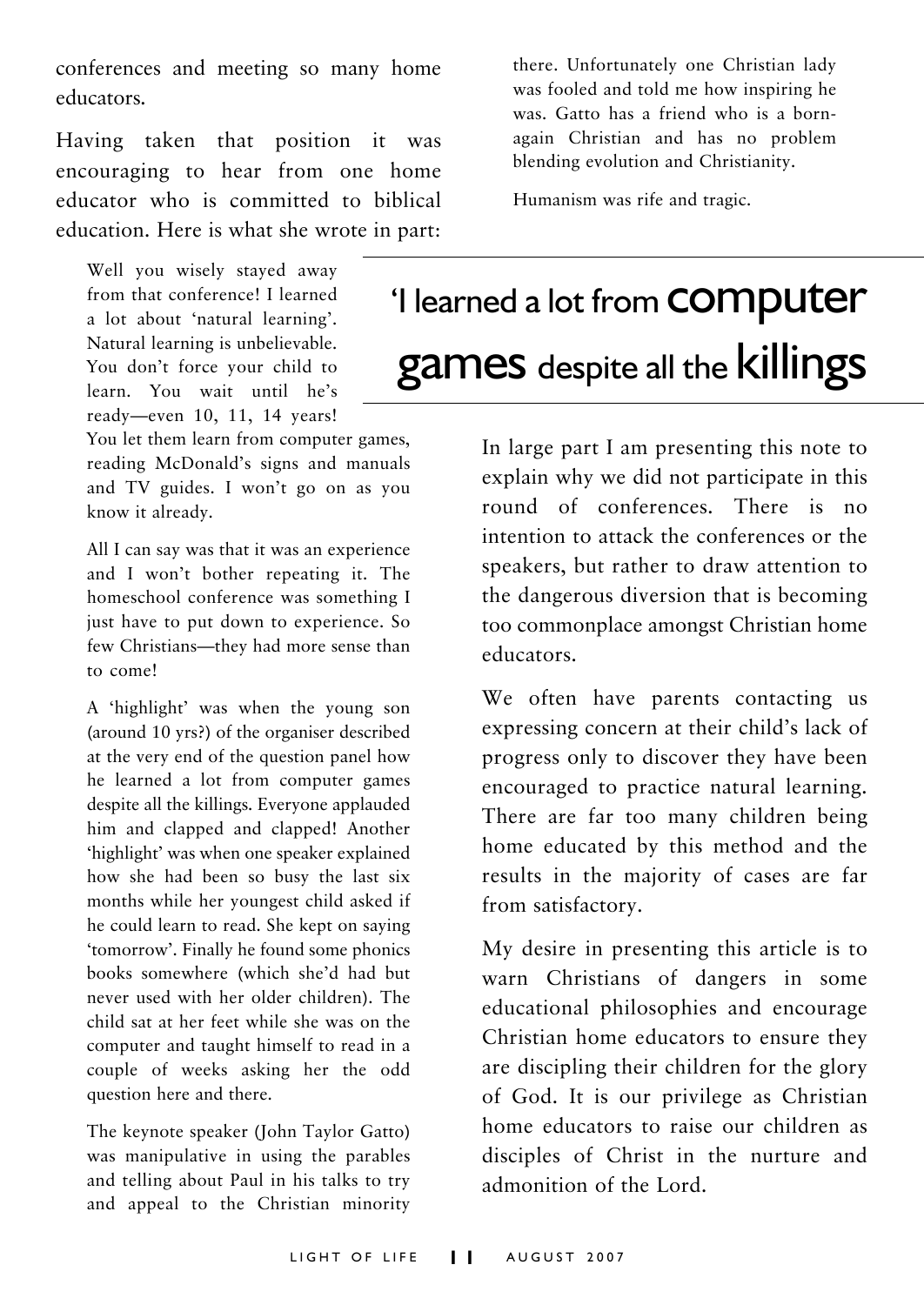

LEM are the Australian agents for Nehemiah Institute's PEERS test — a Biblical world view test in **P**olitics, **E**conomics, **E**ducation, **R**eligion and **S**ocial issues.

The PEERS Tests can be taken by anyone and are particularly suitable for schools, home schoolers, church groups, etc.

Many schools and home educators are wondering if their children are thinking biblically and the PEERS Test is one of the few means of testing such understanding and assessing the effectiveness of our Christian education.

### **How It Works**

The PEERS test categorises students into four world view classifications: Biblical Theist, Moderate Christian, Secular Humanist or Socialist.

Score cards and analysis reports provide a micro and macro view of world view thinking. Personal scores are kept strictly confidential and are never revealed or distributed.

The PEERS Test is available in Elementary (primary), Junior High and Senior high/adult versions. There is also a mini PEERS Test for use in conferences and inservice training.

The test takes 45-60 minutes.

### **Resources**

Not only does the Nehemiah Institute provide PEERS Tests, but they also provide training programs for schools and teachers in biblical world view.

*Developing a Biblical World View* is a 20–25 hour course which includes the PEERS Test and comes with a Student Workbook and Teachers Guide. The same course without the PEERS Test is titled *Worldview Basic Training*.

*Education from a Biblical Worldview* is a training course for teachers and parents in the philosophy of education. It comes with a Faculty Training Manual and a Leaders Edition.

There is also a series of position papers on the key questions in each of the PEERS Tests.

### **More information**

You can check the information on all the products available from the Nehemiah Institute at **www.nehemiahinstitute.com**. When ordering online include our code **LEM625** and you will receive a 10% discount on all charges. Alternatively you can order resources through Light Educational Ministries.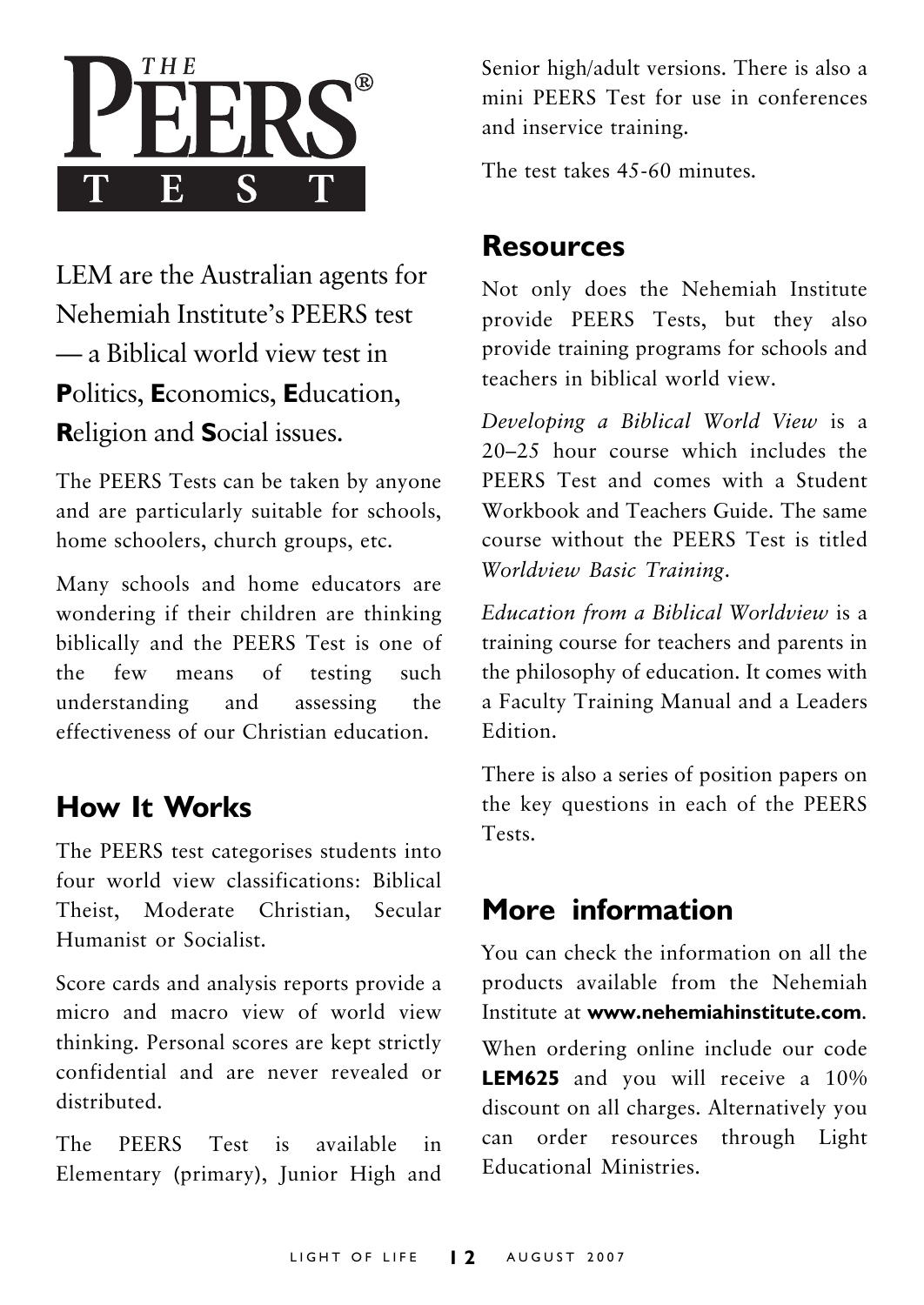## PREPARING **PRESCHOOLERS**

NORMAN YODER, IN 'CHRISTIAN SCHOOL BUILDER'

We want our children to do well in school. We want them to work and play well with other students. We want them to listen to the teacher and learn their lessons.

What can we do to prepare our preschoolers to do well at school? Should we teach them the alphabet and how to count? Should they be learning to read?

One little boy was rather emphatic that he could not start school this year. When his parents told him he had to go to school, he began sobbing. His mother asked him, 'Why do you not want to go to school?' He tearfully replied, 'When I visited school last year, all the first graders could read, and I still don't know how to read.'

His mother assured him that this was not a problem but that one of the purposes of school was to learn to read.

It varies from school to school what academic achievements children should master before they start school. But there are other preparations we can help our children with that are helpful and important in *any* school. In fact, children who have been taught good character qualities are much better equipped to begin school than children who know all their letters and numbers but have not learned obedience, diligence and so on.

Many of these lessons are taught in everyday life with 'here a little, there a little'.

We do not suddenly decide when our children near six years of age, that it is time we teach them obedience or courtesy because they soon will go to school. Rather, the virtues we endeavour to develop in our children from the time they begin learning are the same virtues that will prepare them to do well at school.

We want to look at some of these important preparations, not as a 'to do list' before our child starts school, but rather as a reminder in our daily child training.

#### **OBEDIENCE**

When Andrew is told to do his chores, does he have to tell you a story before he goes? When Maria is told to wash the dishes, does she go play with her kitten awhile? We parents need to be reminded that prompt obedience is important. Andrew needs to be told that we want to hear his story *after* he has done his chores. another aspect of obedience we need to work on is cheerful obedience. What a pleasure to tell a child to do something when they respond with 'sure!' Prompt, cheerful obedience is our goal.

#### RESPECT

Never allow a child to say to an adult, 'You're not my boss.' Our children should learn at a young age to respect all people,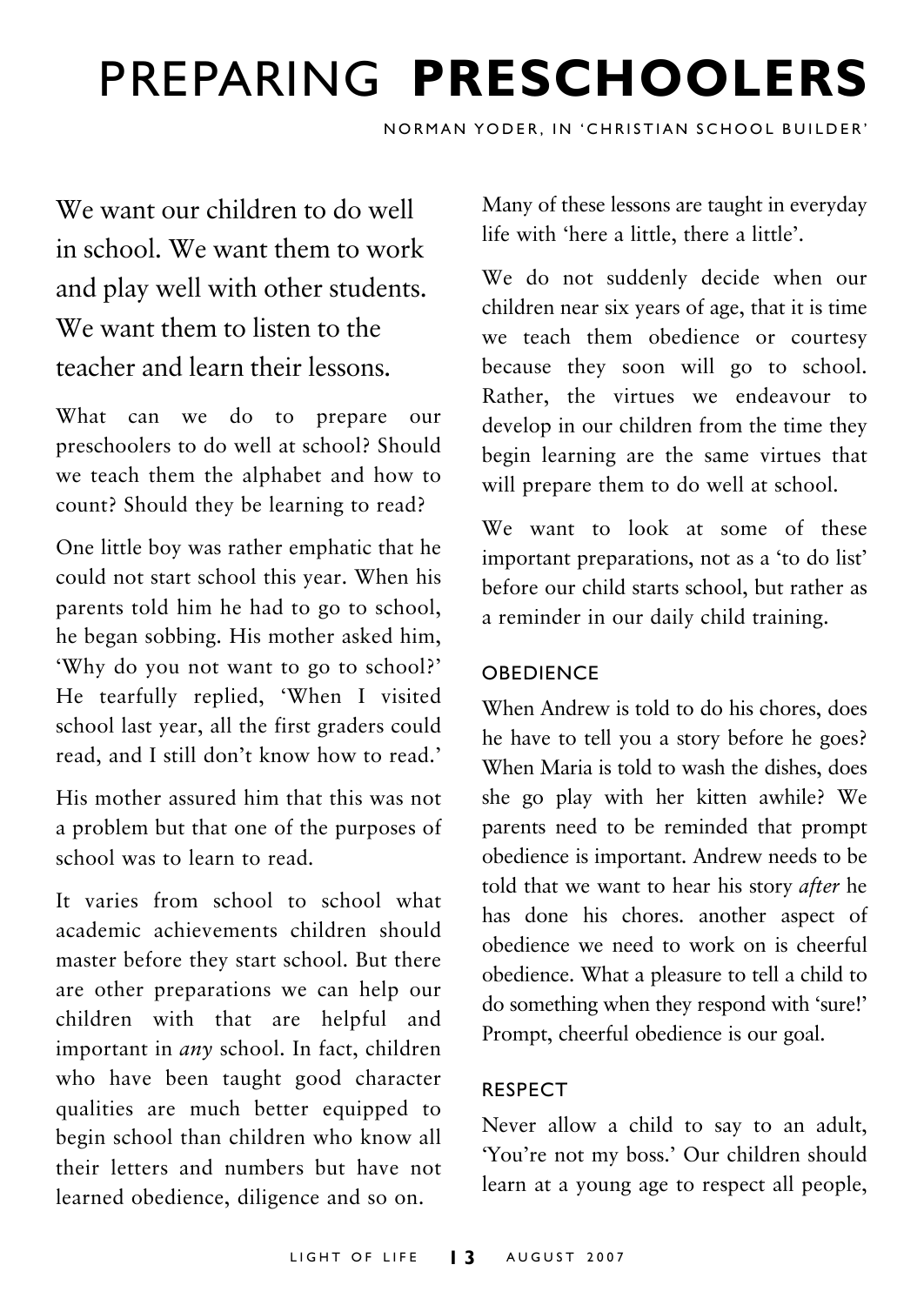especially those who are older than they are. We tell our children, 'You are caught when the teacher says you are caught, even if you are sure that Timothy did not touch you.' We further explain that the teacher, as the authority, needs to make a decision and that whatever they decide is what you submit to.

#### DILIGENCE

How frustrating to the teacher when some of their students do not stay at their work. They need constant reminders and frequently are not finished with their work. As we work with our children at home, we have many opportunities to teach them to stay at a job until it is completed. The bean row is long and the sun is warm, but we need to keep picking until we are done. The pile of dishes is high, but we expect our child to start dishwashing and finish in a reasonable amount of time. Sometimes setting a timer can remind a child to stick at his job. Sometimes a punishment is needed when a child habitually dawdles or procrastinates.

#### **COURTESY**

Life is more pleasant at school or home when everyone is courteous. Teach your children at a young age the habit of saying 'please' when they want something and 'thank you' when they receive it. Mealtimes are a good time to remind our children to say nice things about others. Courtesy is also shown when we prefer others before ourselves. My son had to be reminded not to run when the children were dismissed to go to their Sunday School classes. He wanted to get there before anyone else. Watch your children at the drinking

fountain after church. Mothers, pay attention to how young children play together at sewing circle. Playing games at home with our children can be revealing. How do they respond when they lose the game or when they think someone has taken advantage of them? These are opportunities to see needs in our children. Then we need to seek the wisdom from God to help meet these needs.

#### FOLLOWING DIRECTIONS

Teachers find it rewarding if their students can learn to read the directions in the workbooks and do their lessons correctly. It is disappointing when the directions say 'underline' the words and Susan circles all those words.

When your child is doing his preschool books at home, emphasise the need to do exactly as the directions say. Can Philip go to the basement and find a jar of peaches on the third shelf on the left side of the door?

Try telling your child two things he needs to do, to see if he can complete the first job and remember to do the second job. 'Mary, I want you to feed the cat. Then water the flowers by the front porch.' Since children can easily be sidetracked between jobs, this is good practice in following directions.

The task of preparing our children for school can make us feel like Solomon in 1 Kings 3:7: 'I am but a little child: I know not how to go out or come in.'

May we, like Solomon, ask God for an understanding heart to fulfil this great and important task.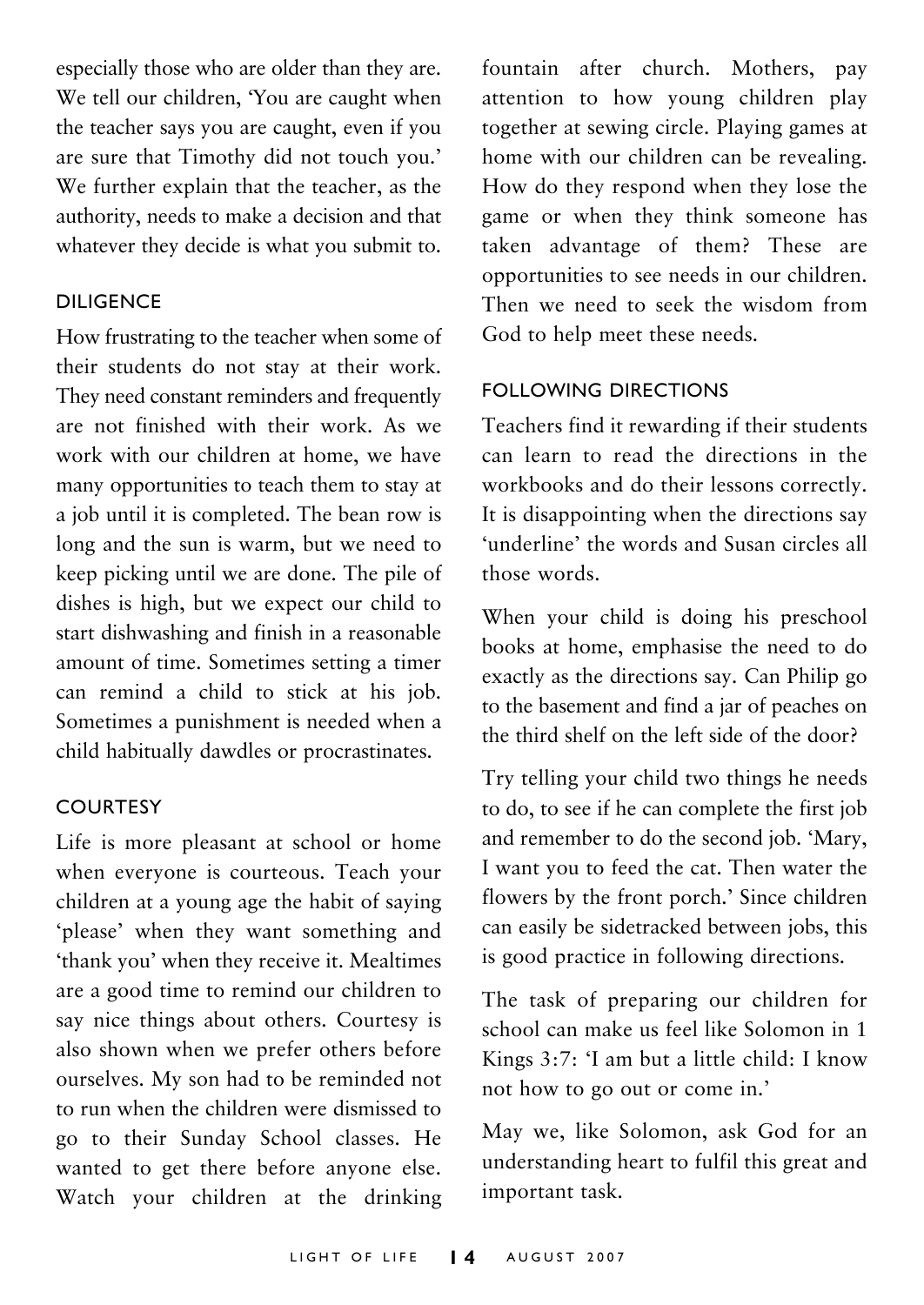HEALTH



I am delighted with the results our new health products are producing in my own body, and would like to share a little of my 'journey' with you.

I guess it was the heart attack that first triggered me into action to take better care of my 'temple of the Holy Spirit'! So I paid the doctor many visits and dutifully began taking all the drugs that were being prescribed! Pills for blood thinning, pills for blood pressure, pills to stop blood clotting and pills to make blood clot! And of course pills to take my hereditary cholesterol down. In fact I can't remember everything I was dosing on! Beside all this, I made an effort to diet and exercise, because doctors kept warning me that if I didn't lose weight I was a sitting duck for another heart attack.

Alarm bells really began to ring when the doctor told me I also had diabetes. I attended classes to learn how to control this monster. It would eventually require

## THE PATHWAY **THROUGH**

EVELYN GARRARD

drugs, later followed by insulin, because 'I had to realize that the disease was progressive' and there was no getting away from it.

One thing I learnt early was that the educators were right in saying that the disease was progressive. Even though I did all I could to learn and do what was best, as I monitored levels every day it was evident they were not getting any lower, in fact they were rising.

I realized I was in a diabolical trap. 'I don't know the way out,' I prayed, 'Father, show me the pathway through.'

Why I prayed this instead of simply saying 'Lord, heal me' I don't know. But since then He has taken me on a very interesting journey for which I thank Him, because it has given me much more insight into caring for my body than I would have if He had just healed me there and then!

The first step was to come across information on a product called Eleotin through Michael Sichel's book *Bitter Sweet Profits*. It gave me new hope, and it wasn't long before LEM was distributing Eleotin.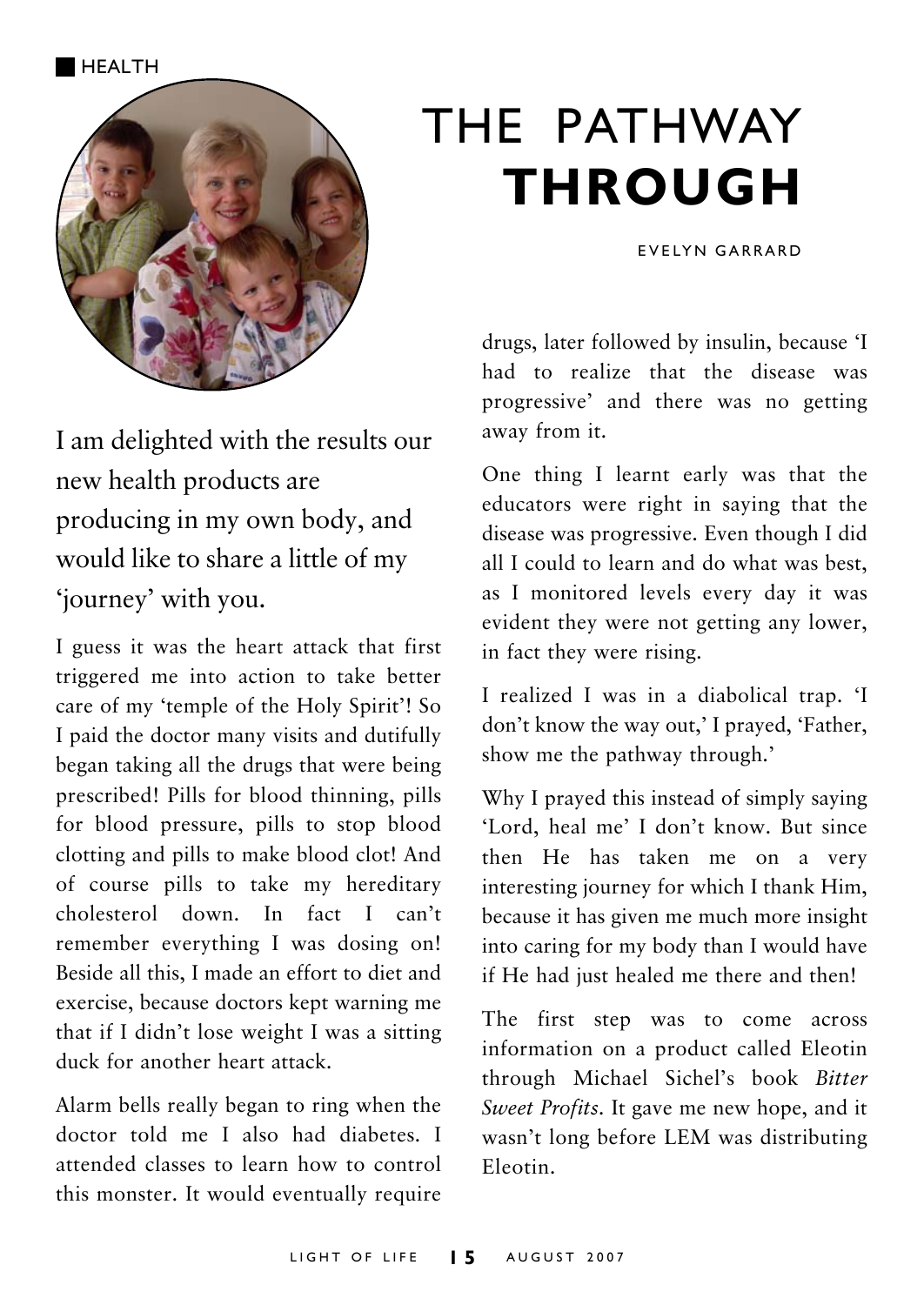Later I found out that the Greek word *eleotin* meant 'God's abundant grace.' And indeed it has been that to me.

Even before the heart attack, I had gone through long periods of trying to diet and exercise to get my weight down. But the small inroads made were usually followed by actually putting on more weight! When my lifestyle involved so much overseas travel and living with other people, I virtually gave up trying. It all seemed too hard. Anyway, I mostly felt OK, and that was the main thing, so I thought!

Learning all I could about Eleotin, the fact was emphasised over and over that one had to be prepared to wait for results. Perhaps even a year could transpire before I would see any signs of the product working, and even longer for it to be reversed. Eleotin is a herbal product which is designed to work on the whole cause of the problem rather than simply attacking the symptoms. In a synergistic way it would attack the symptoms whilst also working to repair damaged beta cells and insulin receptors. It would work to fix or prevent kidney and liver disorders, help to clear the tiny capillaries behind the eyes to prevent diabetic retinopathy and to cleanse the whole vascular system of toxic substances. It *would* do all these things, but these fundamental permanent changes could not happen overnight.

It was to my surprise, then, that I began to lose weight. Admittedly I was walking each day, but I'd done that before. This was a totally different thing. *I didn't feel hungry.* It had to be the Eleotin!

After about 6 months of taking the product I lost 20 kilos. At 60 kilos now, I feel so very healthy and energetic. It is great to be able skip again, climb mountains and jump on the trampoline with the grandchildren! I have almost forgotten that I continually suffered with swollen ankles caused through edema and the tiredness than often plagued me is gone.

It took longer to see a change in blood glucose levels, but at least they didn't go up. Although my levels are lower than they were, I don't think the damaged cells are yet permanently repaired. But I believe it will surely happen!

Along the way, a friend introduced me to another great product, the coconut, which has also played an important part in managing blood glucose levels. Its products—oil, flour, milk and cream have been a daily part of my diet since LEM began to sell the pure product as described in the last edition of *Light of Life*. The flour, in particular, definitely helps to control BG levels. The Eleotin designers also recommend this product, claiming that coconut oil can, in most cases, shorten the time needed to be taking Eleotin.

Through the literature available here at LEM and from other sources, I began to learn about the role oils play in the body. I found there were other scientifically researched theories about how heart attacks happen. So much evidence surfaced about the dangers of statin (cholesterol-lowering drug) and other drugs, which doctors are not telling us.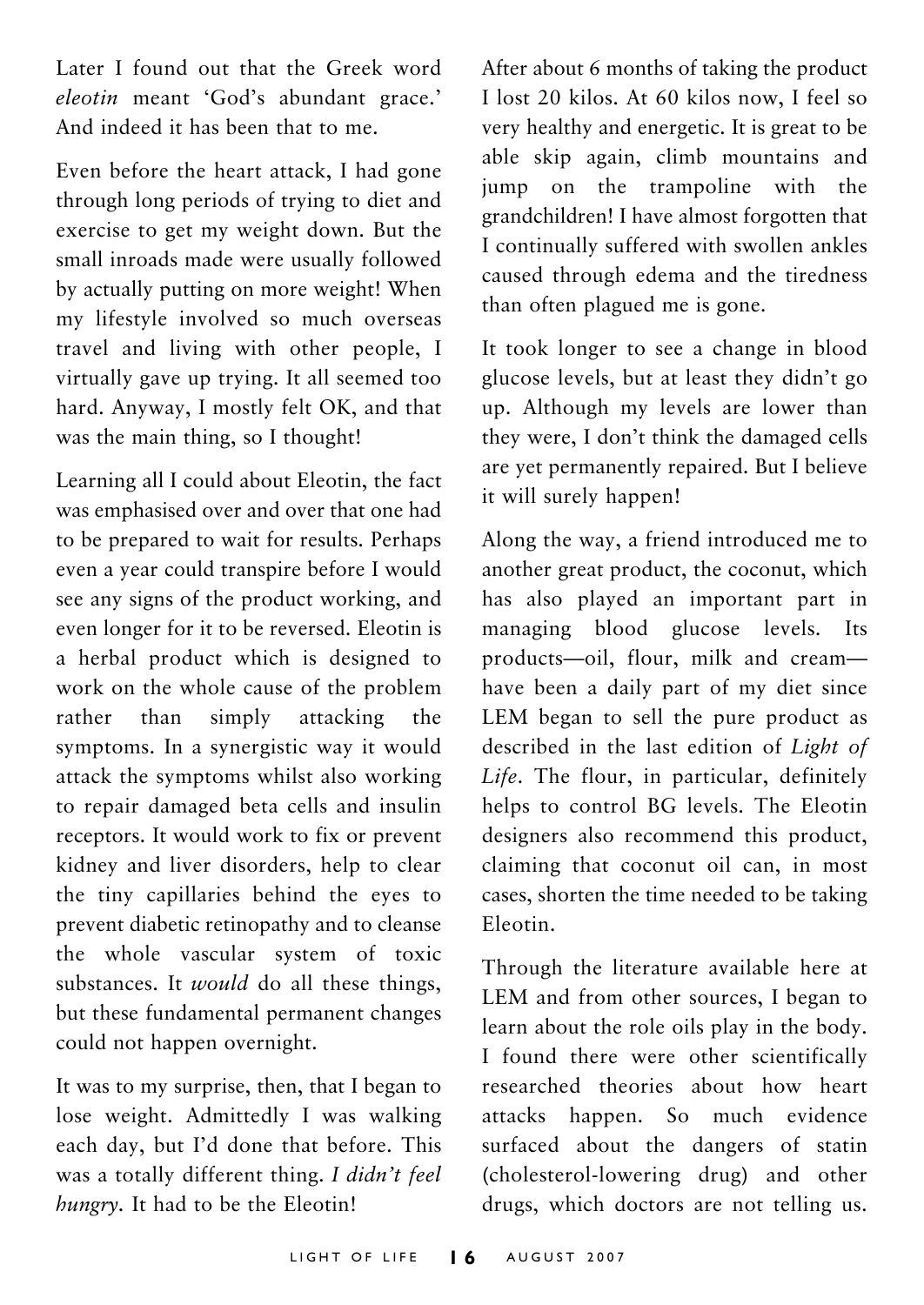Eventually I was convinced enough to take the plunge and replace all pharmaceutical drugs with the

## I replaced all pharmaceutical drugs with a healthy, natural diet

most healthy, natural diet I could achieve (including supplements where deemed necessary).

My doctor was still worried about my high cholesterol. But he realized that I was doing everything right to reduce it. I was told that my liver produced it. I wondered why on earth a good liver (as mine is) should produce bad cholesterol. It seemed that God led me further. Studies would indicate that only *oxidised* cholesterol is found in arterial plaque.

More and more sources are now proclaiming the danger of hydrogenated vegetable oils and singing the virtues of saturated fat. I decided to throw out all hydrogenated oils and replaced them with coconut and macadamia nut oil for cooking and flax seed and olive oil for salad dressings. This has not deprived me in any way. The health benefits are so marvellous and the food is even more tasty, I think!

I have heard directly from some other Eleotin users who are also reporting some good results, but some are still waiting. One lady, taking it for macular degeneration, is so excited because the last test showed that there is no longer any degeneration. Another man has also reported improvement in the same area.

My brother-in-law has been able to reduce his high doses of insulin, after 5 months of Eleotin.

Not everybody has as positive a report as those mentioned above—yet. That may be because the time frame for Eleotin to work seems to be different for each person. The statistics given in Michael Sichel's book indicate an incredibly good record where people have been patient enough to wait. I am still waiting for some things, but I'm sure the wait will be finally rewarded.

The Eleotin designers are also believers in the power of God to heal, acknowledging that prayer is a vital factor in the healing process. I certainly agree with them.

I thank God for his amazing faithfulness, and know that the journey He is taking me on right now, is an exciting answer to my prayer, 'Show me the Pathway through!'

**Our website at www.lem.com.au contains more information on Eleotin and Coconut oil. But we invite you also to feel free to phone and talk about health aspects if you feel that Eleotin could help you. Pensioners are now being offered a discount of 20% of all Eleotin products.**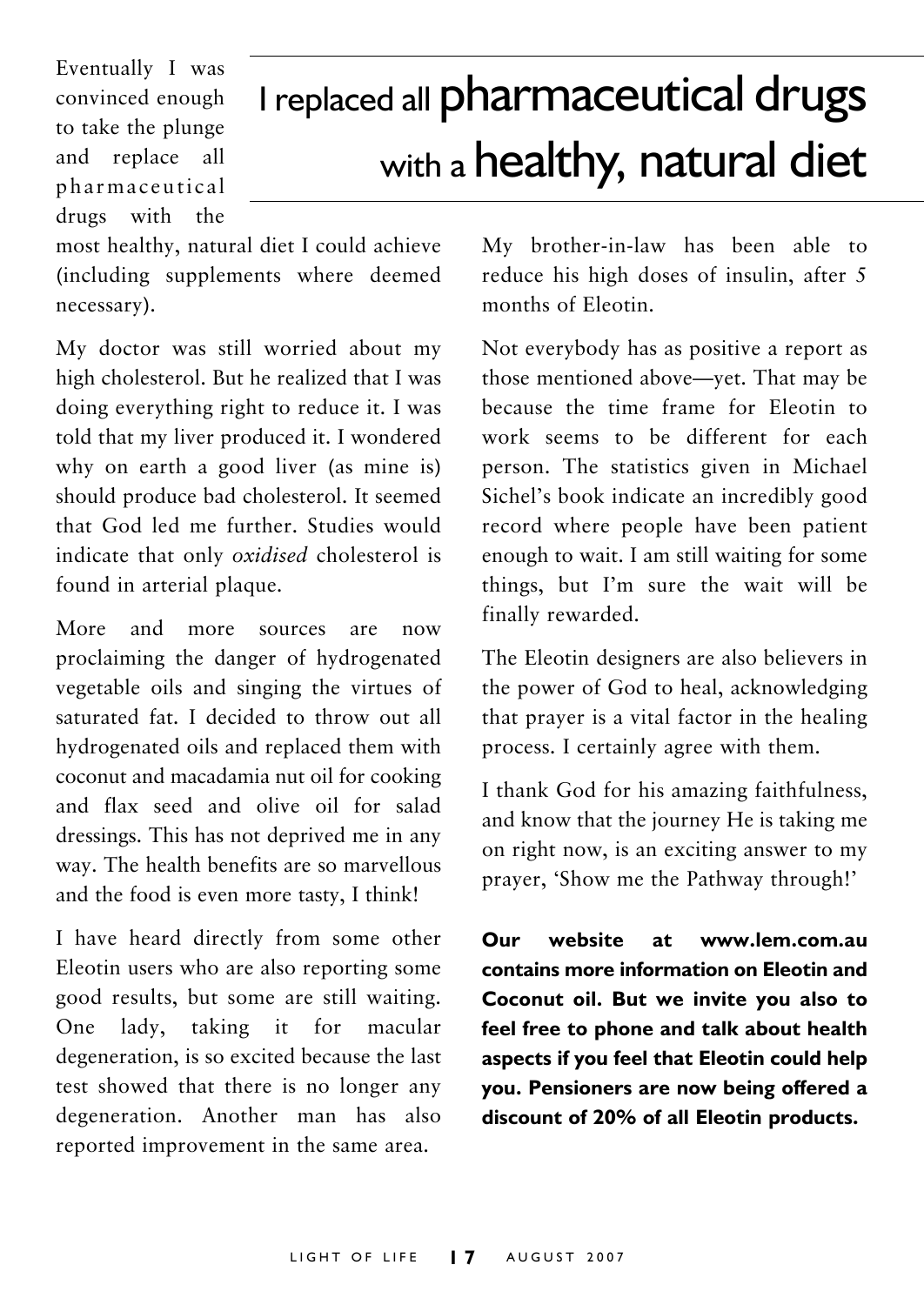## **Amazing Grace**

Peter Rahme's first book presented the story of Arthur Stace and his 'Eternity' word chalked on the footpaths of Sydney. In this new offering, *The Man and the Story Behind Amazing Grace*, Rahme explores the life and times of John Newton, author of the famous hymn. Adults and children alike will enjoy his easy-reading style and gain valuable insights into Newton's life. See the movie, then read this book! **\$7.95 www.lem.com.au**

## **Christian Liberty Press**

These two books from Mike McHugh are going out of print, so be quick!

*Saint Patrick* is the story of the great 5th century Scottish pioneer missionary to Ireland and how he transformed that country. 150 pages. **\$12.50**



**Order online at**

*Fighting with Whales* is a fascinating whaling story from the nineteenth century, built around two young men from very different backgrounds. 110 pages. **\$12.50**

## **G A Henty**

Following our highly successful clearance sale of Henty paperbacks we introduce three new titles in hard cover only at **\$32.25 each**. *With Kitchener in Soudan: The story of Atbara and Omdurman (1898) Friends Though Divided: A Tale of the English Civil War (1642) At Aboukir and Acre: A story of Napoleon's invasion of Egypt (1798)*



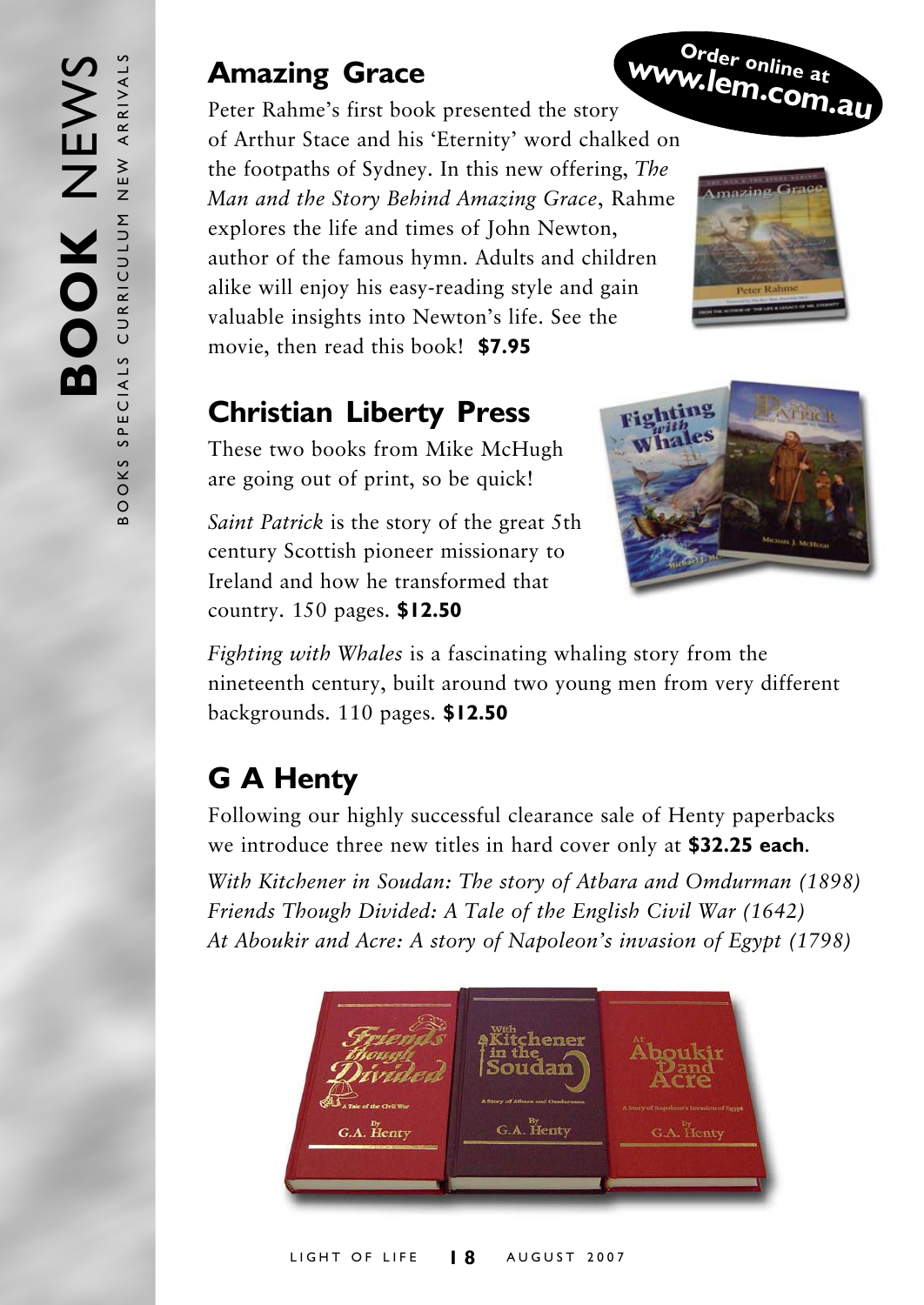## **Bob Jones University Press**

*The Choctaw Code* is a story of the Choctaw Indians of Oklahoma just prior to 1900. 121 pages. **\$11.75**

## **Third Millennium Press**

Light Educational Ministries are about to begin distributing selected publications from Third Millennium Press, suppliers of the popular *Timechart History of the World.* These beautiful resources for schools and home schoolers are sure to quickly become favourites.

#### THE TIMECHART OF BIBLICAL HISTORY

This begins in the same manner as *History of the World* but then continues with Biblical history until 100 AD. This chart also includes numerous full colour historical maps and summaries of major eras of biblical history. **\$34.95**

## PANORAMA OF THE OLD TESTAMENT

#### PANORAMA OF IESUS AND THE NEW TESTAMENT

Beautifully produced charts of the major events of the Old and New Testaments. Well illustrated in full colour. **\$29.95 each**

#### THE NATIVITY AND BOYHOOD OF JESUS

Delightfully rendered full colour illustrations with text harmonised from the four gospels in the King James Version. 24 pages. **\$9.95**

#### THE LIFE OF OUR LORD

Attractively illustrated in full colour, this is the story of Jesus as told by Charles Dickens to his children. Dickens' book is relatively unknown but is now brought to life in this delightful volume using a hard cover and high quality paper. 144 pages. **\$34.95**



#### LIGHT OF LIFE **1 9** AUGUST 2007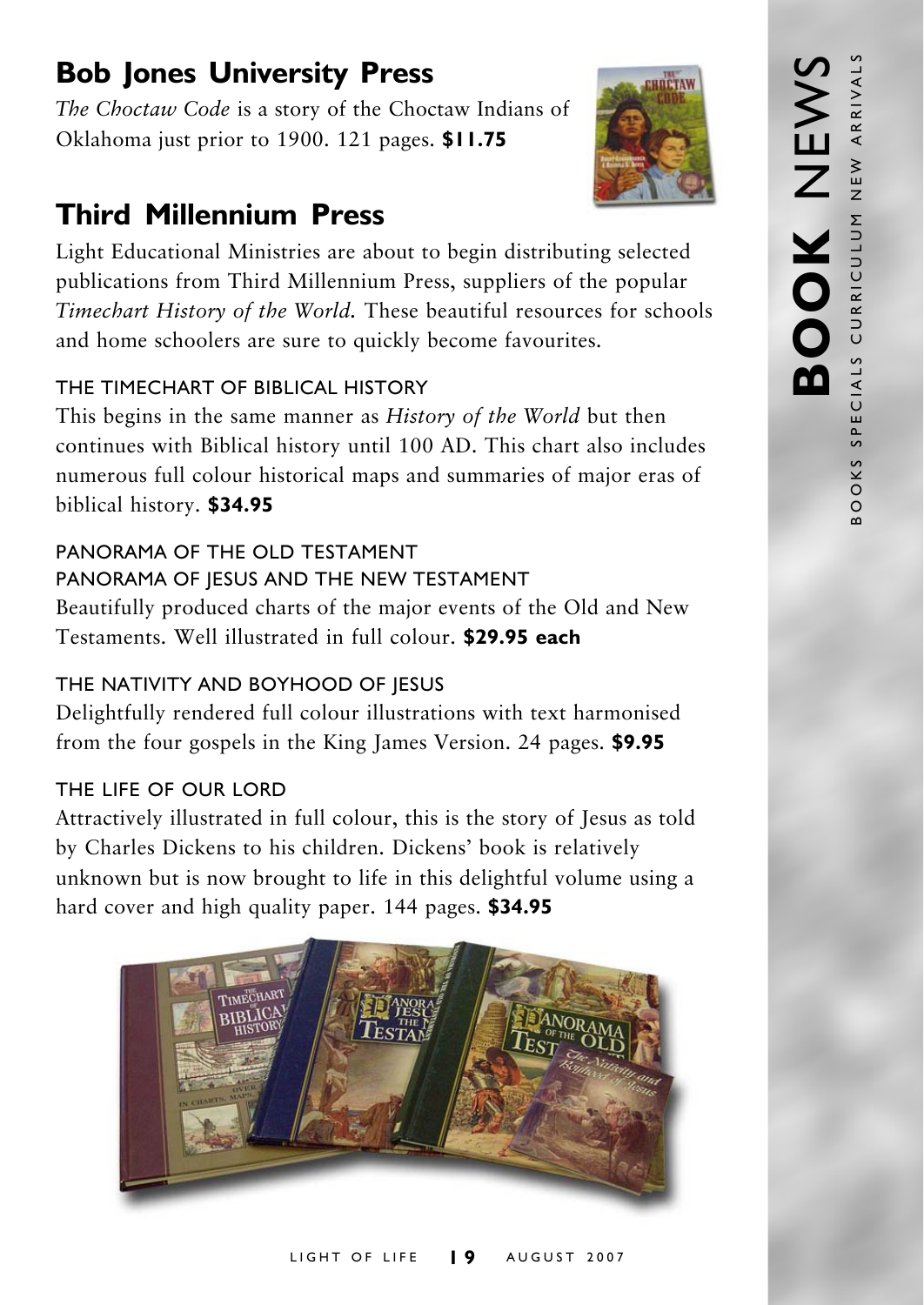### **Theology: Dr Glenn R Martin**

*Prevailing World Views* is a most important new book compiled from Dr Martin's lectures. He examines the basic world views that have shaped culture and civilisation from the 1500s to the present and extrapolates what world views will shape the future. The book is available in standard edition and also a commemorative version which contains a CD of Dr Martin's lecture notes, plus a personal and family history.



Standard edition: 260 pages, paperback **\$31.75** Commemorative edition: 295 pages, paperback **\$48.90**



## **Music: Andrew Wilson-Dickson**

*The Story of Christian Music* is now in third edition, outlining music history from the Gregorian Chant to Black Gospel. Full colour illustrations. 256 pages, soft cover. **\$39.95**

## **Health: Dr Michael Sichel**

*How to Repair Children Damaged by Mercury, Medicine and Politics* is a new book by Michael Sichel which deals with the effects of heavy metals, particularly on Children. The book covers the political aspects of the debate, particularly with reference to vaccinations, and then proceeds to outline natural procedures that are proving successful in removing heavy metals. Sichel contends heavy metals are



the major cause of 'alphabet' conditions (ADD, ADHD, ODD and other autism spectrum disorders). Soft cover, 225 pages. **\$38.00**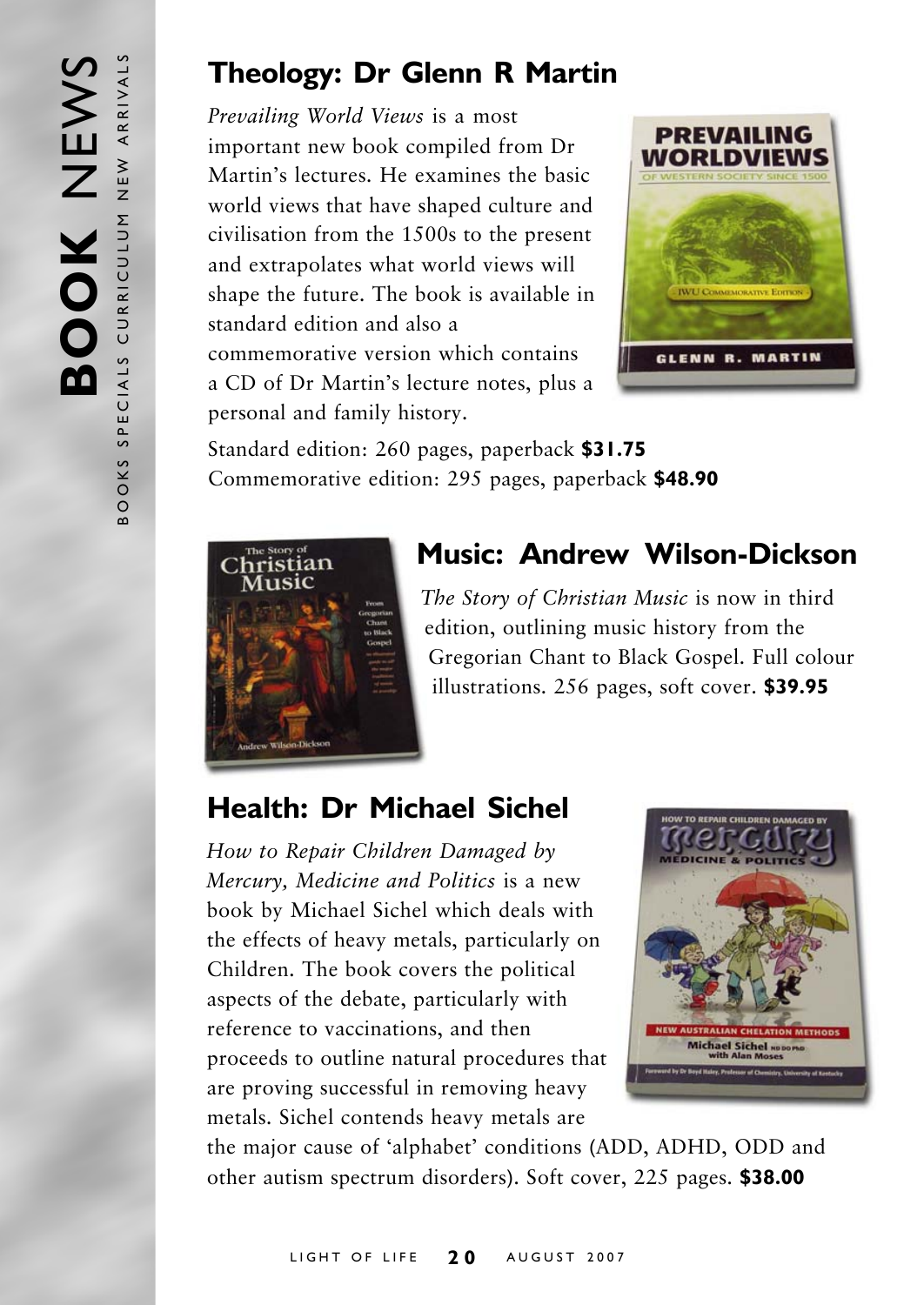

## LEM PHONICS **CORNER**

It has been interesting to have close connections with some children who are being taught phonics (not necessarily LEM Phonics) at school, but still are experiencing frustration with reading.

I don't believe all these children have a learning difficulty because they have a low IQ or some physical problem which is hindering the brain from being able to function properly. They are generally bright as buttons and doing well at school in other areas.

On trying to analyse why this is happening, I have come to the conclusion that although the children are learning through phonics, they are being expected too early to read outside of the framework of their known skills. They are given 'whole word' books to take home as readers and frequently encounter words which contain phonograms they haven't learnt yet or patterns with which they have had no experience. This frustrates the child and often dampens the delight and desire for reading.

The LEM Phonics philosophy recognises that imposing a whole word learning

method upon a language which has a phonetic written code can cause neurological problems. Is the practice cited above entering the same area of abuse?

The problem seems to be that since the onset of whole word method, the practice has been to send readers home of the calibre mentioned above. Children are encouraged to guess the words through using the illustrations, the initial sounds, or a combination of clues.

In current times, even though in many schools a change to phonics has been implemented, teachers feel bound to send books home because it is the expectation of parents.

A child I now work closely with, a victim of the above, shows me again and again that her reading ability has been coloured negatively by her experience with being forced to guess words. She will almost always attack a new word by using pictures, her expectation of the context, or the initial letter *before* she properly moves through the phonograms, which she knows, to decipher the word. Only gradually is she learning to decode through phonics.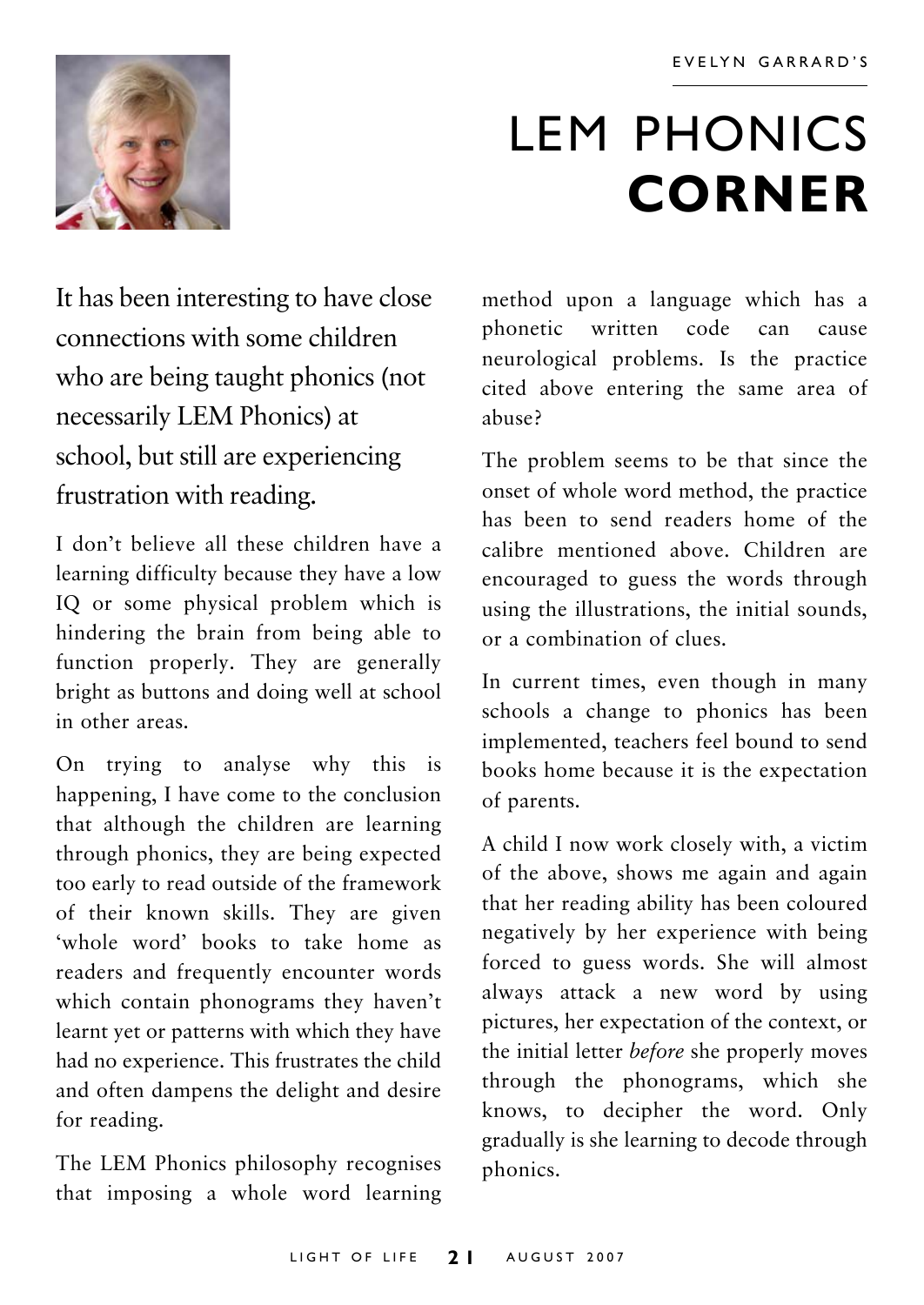Although her knowledge of phonograms is perfect, it is the breaking of the *habit* which is the difficulty.

When we change to phonics we need to change the whole philosophical base. We cannot build 'from the top down' when the philosophical base of phonics is building 'from the bottom up'. We cannot mix the two methods. Teachers and parents have to learn the philosophy so that they can cooperate and have the right set of expectations. The learning may *seem* slower in the initial stages because the children are getting the basic tools, building foundational principles *before* the actual structure begins. The proof of its value will come later when children will go ahead twice as fast, because there will be no unlearning—or breaking of habits—to do!

In the LEM Phonics programme the development stages are designed to first give the children the building blocks. Thus we teach the phonograms using the workbooks (1 and 2) which give practice in simple sound blending. As soon as they have acquired skill in these areas, they can then move on to learning more complex words, which is done through the knowledge of phonograms coupled with rules.

They begin the word list, using analysis to understand how to read and spell the word. The analysis and rules enable children to transfer the knowledge to other unknown words, especially in reading, and increasingly in spelling.

During the phonogram stage we do not *expect* the child to read actual books. But we encourage parents to read *to* the children. As the reading happens they can let children sound words within their range, encouraging them that their ability is growing and they will soon learn to read.

Because the student's phonogram base is so much wider by the time they begin to learn the multiple phonograms (those with more than one letter to represent a sound) it is possible to compose sensible sentences which *do fit* within the framework of their present understanding.

Most reading books do not readily fall into this category. For teachers or home schooling parents it takes time to think out and produce their own material to fit the growing framework. So LEM has especially designed a set of sentence cards which grow as the phonogram skill grows. It develops confidence as children find they can read the sentences, thus preparing them for the time when reading books will be formally introduced.

What happens at home as far as parents reading books to the children will also be a changing scene. The child will be able to attempt more and more on his own and perhaps read some whole sentences.

Books can be sent home, but still the child should not be expected to read a whole text.

When the child moves onto the word list, rules are introduced. LEM have designed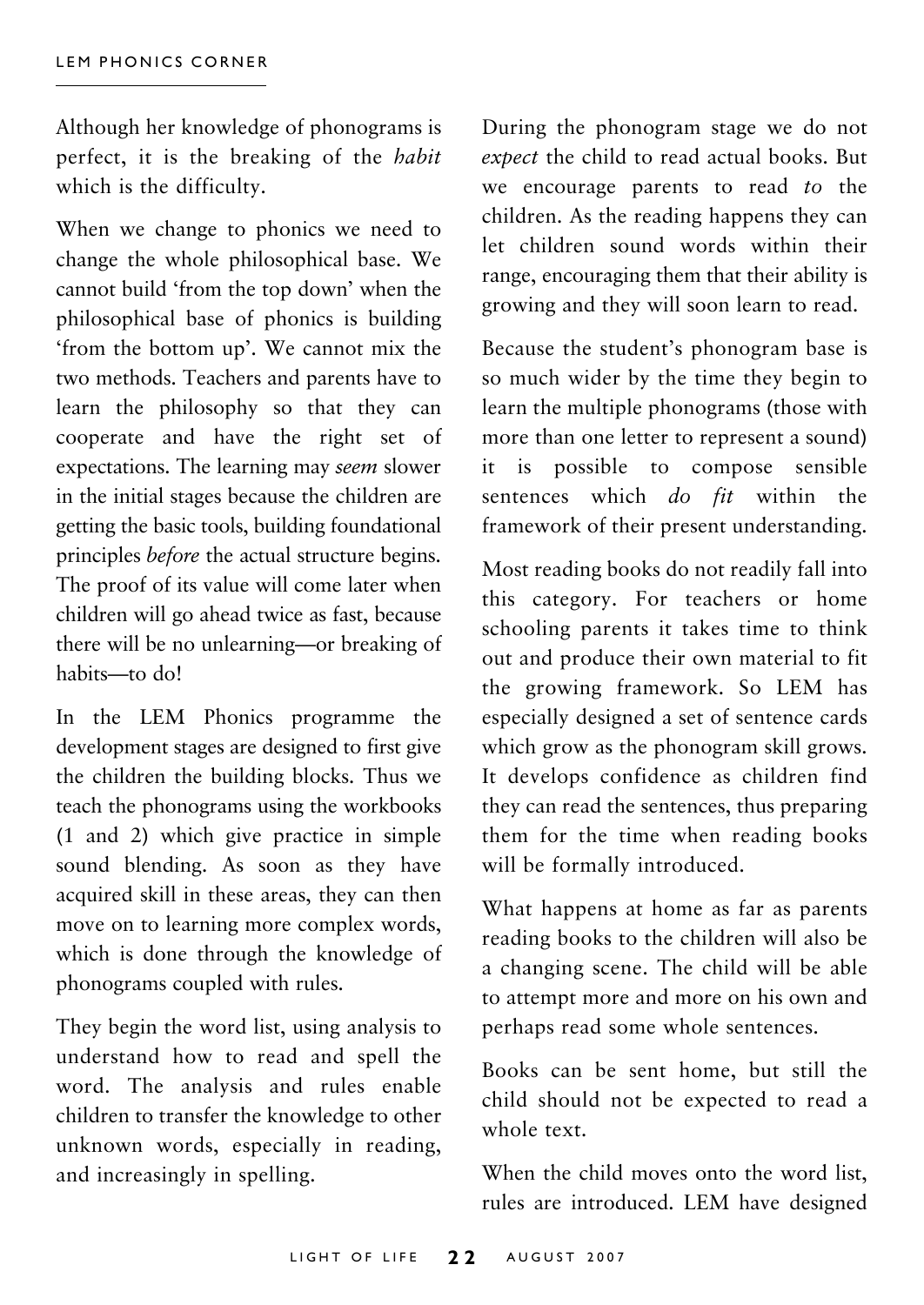special material in the form of workbooks, which give the children reading and comprehension practice using *only* the phonograms, at the same time as they are starting to learn rules which will help spelling choices as well as reading ability. By the time they have finished the first workbook, the children's knowledge of rules should have equipped them with the ability to attack the text in the fourth workbook with considerable ease. Of course this will differ from child to child, but I implore teachers and parents not to reduce the child's opportunities by imposing whole word strategies on the process.

Once children have successfully completed the reading required to respond to the comprehension challenges in the fourth book, they are equipped to enter the realm of reading simple books at large.

There will be challenging words in such books, which the child may or may not be able to work out through analysis or contextual skill—in fact this *should* be the case. The important thing is to keep the number of such words low enough so that the child will not become discouraged. As parents or teachers help with the difficult words, explaining a new phonogram, a rule, or simply that 'this word doesn't fit the usual patterns', the child will most likely be more motivated to continue learning challenging words.

In the booklet *Put Reading First*, developed by the Centre for the Improvement of Early Reading Achieve-

ment (CIERA) (proponents of Phonics), the authors define different levels for children's reading material:

• **Independent level**

Relatively easy text for the reader, with no more than approximately 1 in 20 words too difficult (95% success)

#### • **Instructional level**

Challenging but manageable text for the reader, with no more than approximately 1 in 10 words too difficult (90% success)

#### • **Frustration level**

Difficult text for the reader, with more than 1 in 10 words too difficult for the reader (less than 90% success)

Independent level texts are required for confidence, instructional level texts are for extending the child's ability, but frustration level texts should be avoided. You can see the importance in accurately planning reading material!

In the next edition of Phonics corner I plan to write more about the skill of fluency in reading.

Until then, may God richly bless you all in your quest to provide the best conditions for your children to gain the God-given gift of literacy.

Cochran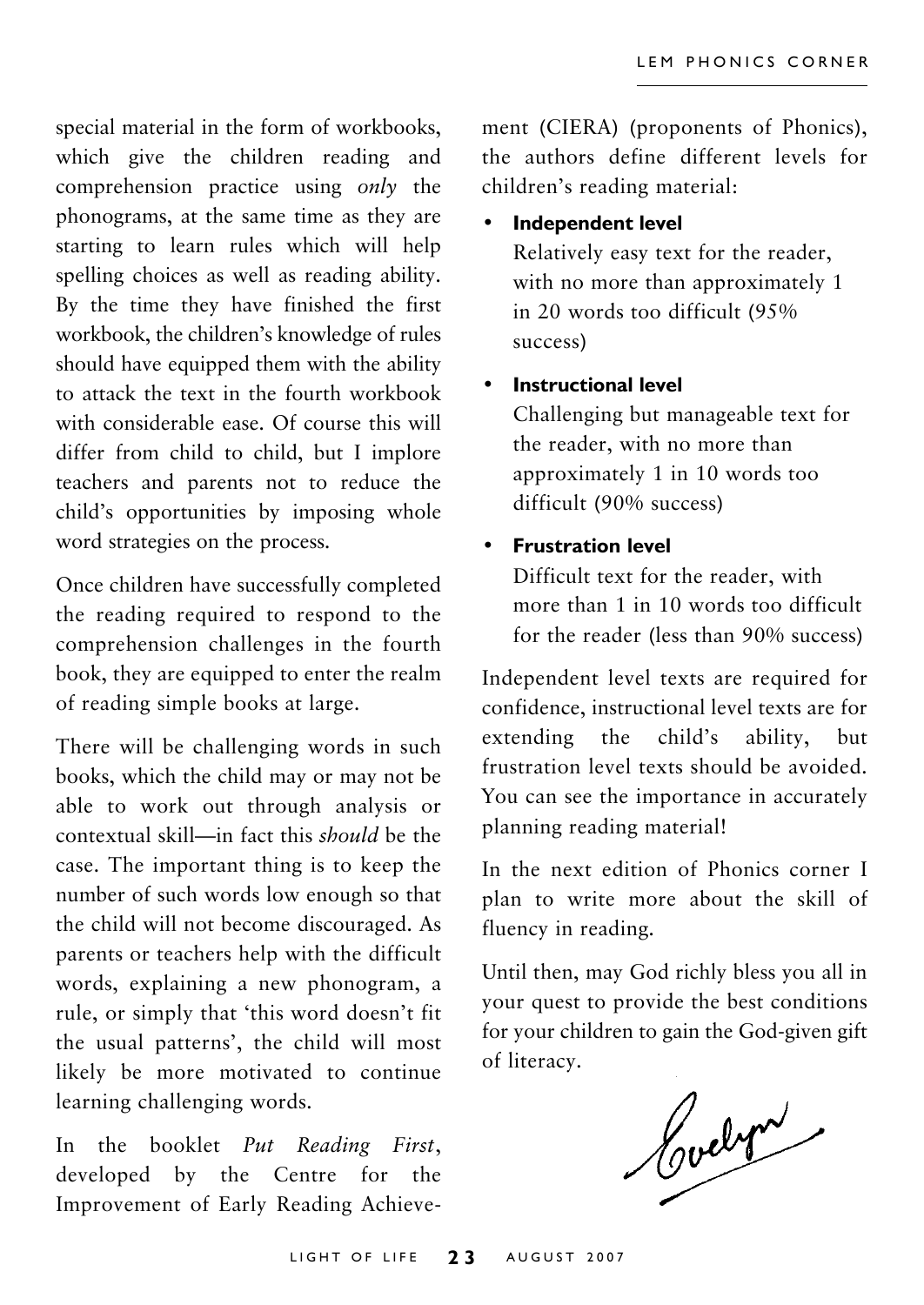# COMING EVENTS SEMINARS PROGRAMMES UPDATES

**Note the number of the seminar you are interested in and tick the corresponding box on the registration form inside the back cover**



## **2007 Programme**

- 9:00 **Registration**
- 9:30 **Keynote Address**
- 10:30 **Morning Break**
- 11:00 **Elective sessions**
- 12:00 **Lunch**
	- 1:00 **LEM Phonics**
	- 2:00 **Elective sessions**
	- 4:00 **Book Browse and Buy**
	- 5:00 **Close**

Details and registration forms for all CHESS seminars are available as PDF downloads on our website at **www.lem.com.au**. Just click 'CHESS' in the 'Quick Links' box on our homepage.

Children are welcome at all CHESS seminars, but they must be quiet and accountable to their parents at all times.

If you are interested in holding a CHESS seminar in your area please contact the LEM office on (02) 6259 3944.

## **CHESS Seminars 2007**

#### **01** PERTH

| Date    | Saturday 15 September            |
|---------|----------------------------------|
| Venue   | Presbyterian Church              |
|         | 32 Bull Creek Dr, Bull Creek     |
| Cost    | Single/Family: \$25/\$40         |
|         | Earlybird (by 19 Aug): \$15/\$25 |
| Send to | Rod and Leanne Ellis             |
|         | 246 Duckpond Rd                  |
|         | Wellard WA 6170                  |
| Phone   | $(08)$ 9524 2505                 |

#### **02** SYDNEY

| Date    | Saturday 13 October              |
|---------|----------------------------------|
| Venue   | Condell Park Christian School    |
|         | 29 Lancelot St                   |
| Cost    | Single/Family: $$25/$40$         |
|         | Earlybird (by 28 Sep): \$15/\$25 |
| Send to | <b>CHESS</b>                     |
|         | c/- 6 Blackwattle Grove          |
|         | Narellan Vale NSW 2567           |
|         |                                  |

*Enquiries* LEM, (02) 6259 3944

#### **03** MELBOURNE

| Date    | Saturday 27 October              |
|---------|----------------------------------|
| Venue   | <b>TBA</b>                       |
| Cost    | Single/Family: \$25/\$40         |
|         | Earlybird (by 12 Oct): \$15/\$25 |
| Send to | Kingsley Educational Pty Ltd     |
|         | PO Box 310                       |
|         | Mt Waverley MDC Vic 3149         |
| Phone   | (03) 9544 8792                   |
| Email   | enquiries@kepl.com.au            |